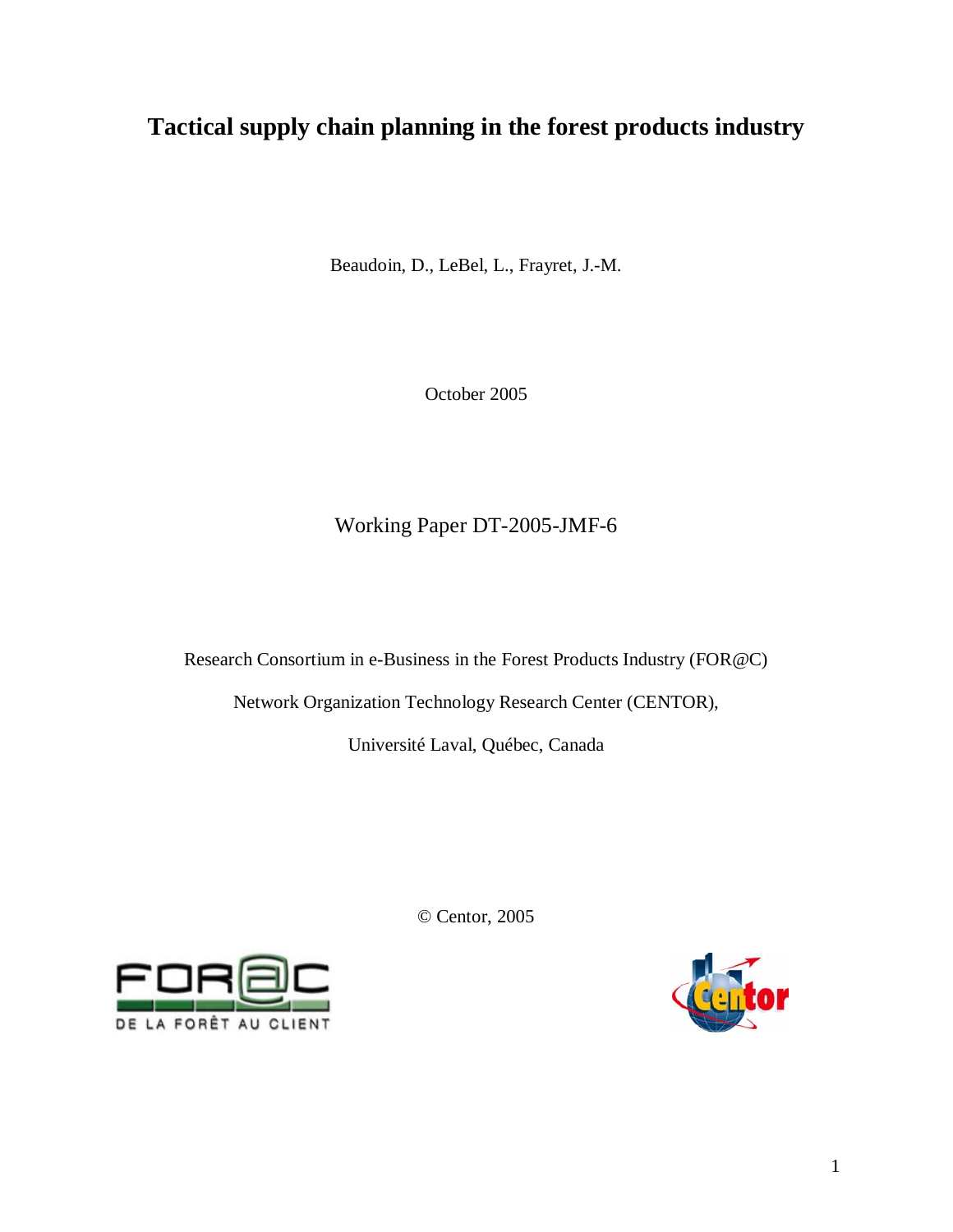## **Tactical supply chain planning in the forest products industry**

## **Authors:**

Daniel Beaudoin $<sup>1</sup>$ </sup> Faculté de foresterie et de géomatique Laboratoire d'opérations forestières Cité universitaire, Pavillon Abitibi-Price Québec, Québec, G1K 7P4 Phone 1.418.656.2131 ext.8329 Fax 1.418.656.5262 daniel.beaudoin.1@ulaval.ca

Luc LeBel

Faculté de foresterie et de géomatique

Département de science du bois et de la forêt

Cité universitaire, Pavillon Abitibi-Price

Québec, Québec, G1K 7P4

Jean-Marc Frayret

Research Consortium in E-business in the Forest Products Industry

Cité universitaire, Pavillon Adrien Pouliot

Québec, Québec, G1K 7P4

 1 Corresponding author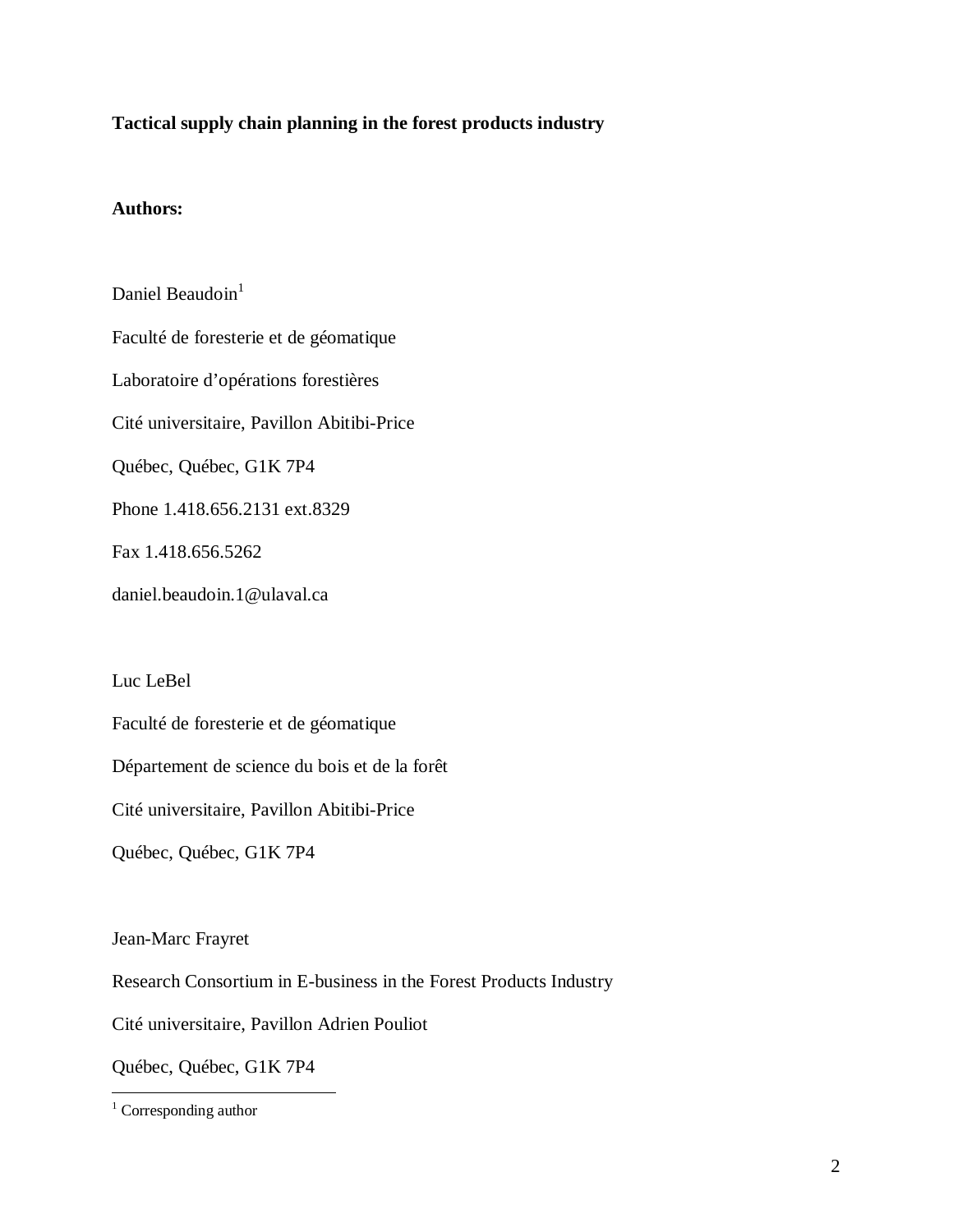## 1 **Tactical supply chain planning in the forest products industry**

2

#### 3 **Abstract**

4 This paper presents a mixed integer programming model which aims at supporting wood 5 procurement tactical decisions of a multi-facility company. This model allows for wood 6 exchange between companies. Furthermore, the material flow through the supply chain is driven 7 by both a demand to satisfy (Pull strategy) and a market mechanism (Push strategy), enabling the 8 planner to take into consideration both wood freshness and the notion of quality linked to the age 9 of harvested wood into demand. The incapacity to consider alternative plans for implementation, 10 and the difficulty to assess the performance of these plans in an uncertain environment are two 11 shortcomings of the manual planning process. Thus, a planning process, based on human – 12 decision support system interactions, allowing overcoming these shortcomings is presented. The 13 process combines Monte Carlo methods and an anticipation mechanism permitting to take into 14 account equipment transportation costs. The proposed planning process results into a multi-15 criteria decision making problem where the human planner has to select a plan to implement 16 from a set of candidate plans. A test case shows that it is possible to manage the wood flow from 17 the stump to end market in a way to preserve its freshness and to extract higher value from the 18 logs processed in the mills. Results also show that the proposed planning process achieves an 19 average profitability increase of 8.8%, as compared to an approach based on a deterministic 20 model using average parameter values.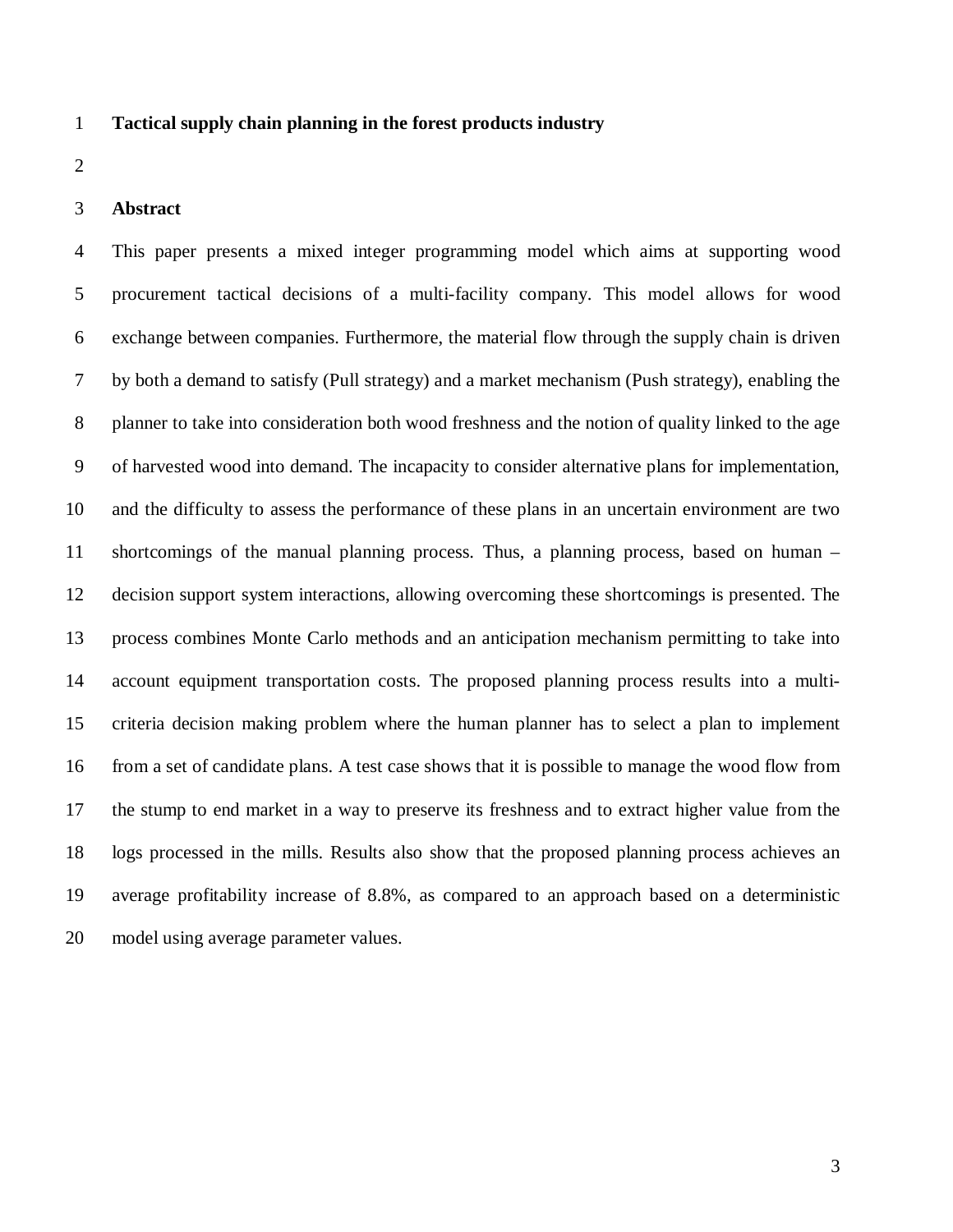# 21 **Introduction**

22 Wood procurement planning is a complex task as a multitude of factors must be taken into 23 consideration. It is even more complex in a multi-firm environment, where firms may supply 24 each other, and where forest stands are composed of several tree species. Yet, planning is still 25 largely done based on intuition and without mathematical programming support. The main 26 problem associated with this process is the time spent collecting and verifying data, which leaves 27 little time for the actual planning and interactions with industrial and recreational users. 28 Furthermore, the considerable amount of time required to build a single plan prohibits the 29 evaluation of alternative plans.

30 The contributions of this paper are (1) a detailed tactical model to support the centralized 31 annual planning of an integrated forest company which may include many mills and allows for 32 wood exchange between companies; (2) an extension of the market mechanism presented in 33 Maness (1989) in order to model market needs taking wood freshness into consideration; (3) a 34 planning process for the generation and evaluation of candidate plans.

35 The remainder of this paper is organized as follows. A literature review is presented in the 36 next section, followed by the problem description. The planning process is then introduced with 37 its different components. Then, the mathematical formulation of the tactical wood procurement 38 model is described. Follow a test case description, the results and concluding remarks.

# 39 **Literature review**

### 40 **Models**

41 The use of mathematical models to deal with wood procurement problems can be traced back 42 to the early 1960s. Since then, a large body of models has been developed to address different 43 aspects of wood procurement. Some have been designed for specific activities such as skidding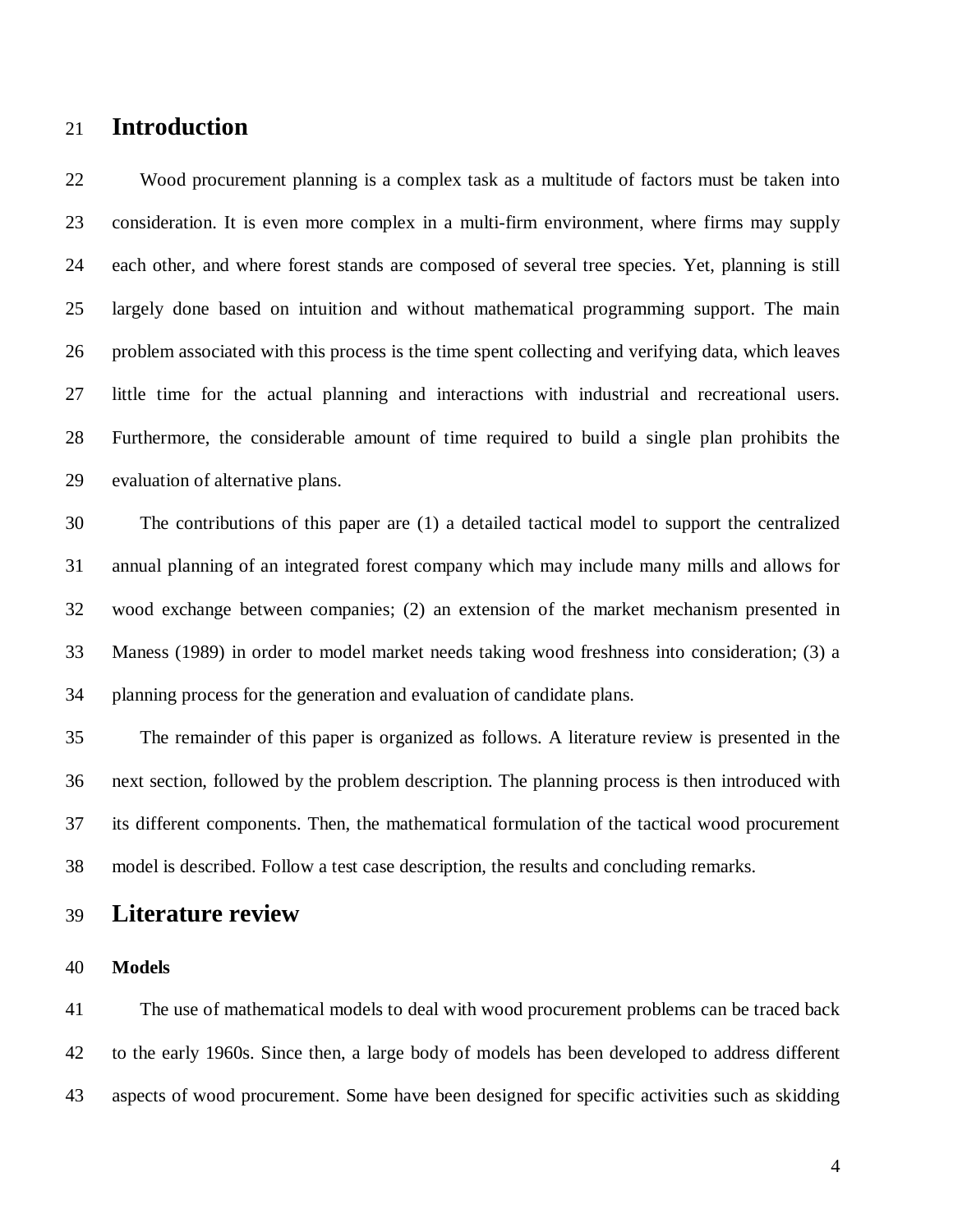44 (Carlsson *et al.* 1998) or transport decisions (Wightman and Jordan 1990, Weintraub *et al.* 1996). 45 Others have integrated several activities within a single model in order to capture possible 46 synergies between individual activities. For instance, Burger and Jamnick (1995) have integrated 47 harvest, storage and transport decisions, while Karlsson *et al.* (2004) include allocation of 48 harvest teams in addition to these questions. To our knowledge, no attempt has been made to 49 address these decisions taking into account mills' production decision anticipation, even though 50 significant gains could be achieved due to higher fiber freshness (elapsed time between 51 harvesting and processing at the mill).

## 52 **Deteriorating items**

53 In the last decade, the industry has come to realize the importance of being procured with 54 fresh fibers. Common problems associated with log storage are checks development due to 55 drying and sapstain. Even if sapstain does not change the structural wood integrity, it can 56 severely damage the appearance of wood, resulting in serious loss of value (Kreber *et al.* 2001). 57 Laganière and Defo (2002) have looked at the impact of timber freshness for sawmill operators. 58 They have identified problems associated with the log yard, debarking, sawing, drying, planing 59 and grading. They concluded that for all activities, an older fiber is detrimental to a sawmill's 60 performance. Similarly, Bico (2002) and Wood (2002) discussed the impact of storage duration 61 on pulp yield, pulp brightness and processing costs of pulp mills.

62 Production planning and scheduling of deteriorating items has long been the subject of 63 articles, but such considerations have appeared only recently in models dealing with the harvest 64 and distribution planning problem. Karlsson *et al.* (2002) were among the first to introduce age 65 related storing costs. In their model, fiber deterioration is taken into account by associating a 66 value reduction to an assortment with regard to the age of the harvested timber. Two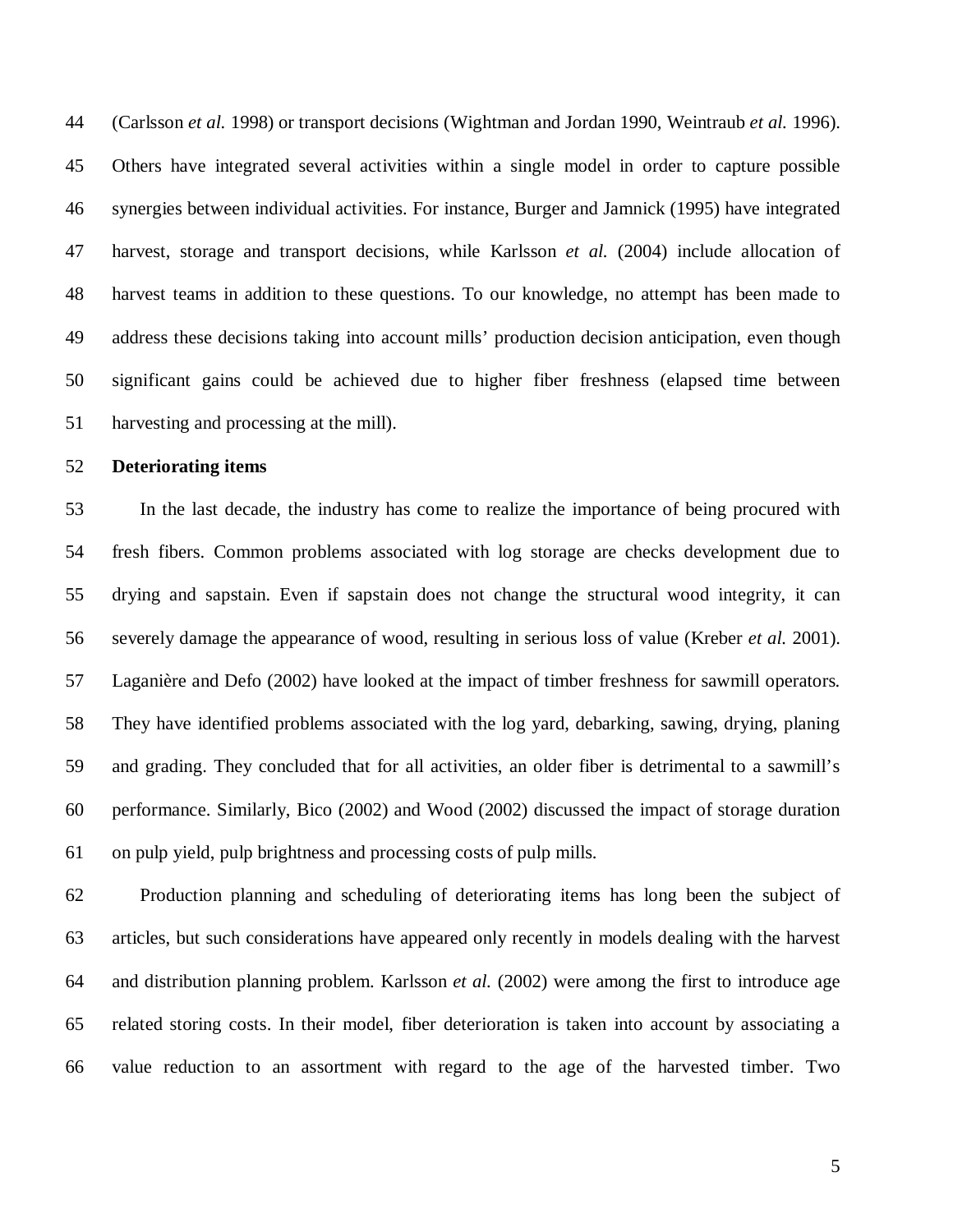67 improvements can be made to this approach. First, the value reduction does not take into 68 consideration the seasonal variation in the rate of deterioration of the fibers. It is not only the 69 time elapsed between the moment a tree is harvested and the moment it is transformed into 70 diverse products that should be considered, but also the periods or seasons over which the 71 elapsed time occurs. Second, their model considers the rate of deterioration to be the same 72 regardless of the storage location and the end products to be manufactured. Storage locations are 73 sometimes far apart, and even if the seasonal rate of deterioration is the same, the beginning of a 74 season may differ over the land base. Furthermore, mills may use different technologies and may 75 not be affected in the same way by the freshness of the resource. The formulation proposed in 76 this paper accounts for these considerations.

#### 77 **Uncertainty**

78 Forest managers and researchers are increasingly concerned with uncertainty and would like 79 to account for it when making decisions. Weintraub and Bare (1996) and Martell *et al.* (1998) 80 identify wood procurement planning under uncertainty as a new challenge for researchers. To 81 date, the majority of models tackling the wood procurement problem have focused on 82 deterministic formulations of the problem. A fundamental property of deterministic models is 83 that all required data are supposed to be known with certainty. This is an important assumption 84 that limits the validity of any linear programming solution to a supply chain problem (Shapiro 85 2001). The main criticism of these applications is not necessarily the use of deterministic 86 decision models in nondeterministic environments but rather the lack of focus on the analysis 87 and validation of the so called optimal solution. Contingency analysis is a necessary step before 88 any decision should be made.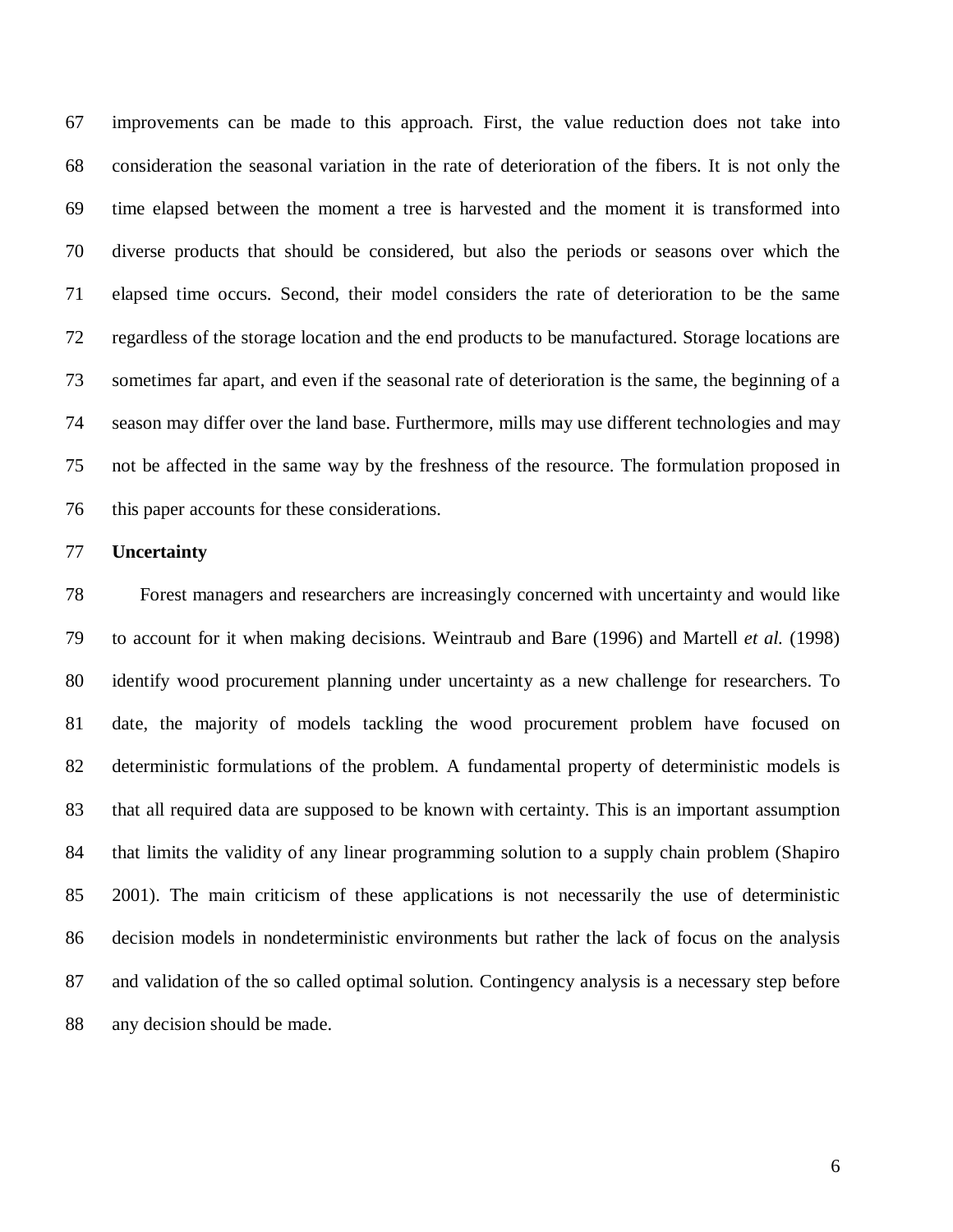89 Relatively few researches considering stochastic conditions in wood procurement problems 90 have been undertaken. For a review of stochastic parameters and approaches adopted to take 91 uncertainty into consideration, we refer the reader to Weintraub and Bare (1996) and Martell *et*  92 *al.* (1998). The most commonly used methodologies are sensitivity analysis and scenario-based 93 analysis. Sensitivity analysis consists in varying the value of a parameter to find the extent to 94 which the change affects the results of the outcome, while scenario-based analysis is a process of 95 analyzing possible future events by considering alternative possible outcomes. Major drawbacks 96 of these two methods are their incapacity to evaluate the impact of the interactions between the 97 various stochastic parameters and the lack of knowledge concerning the probability of 98 occurrence of each scenario. An adaptation of the two-stage stochastic decomposition method 99 presented in Goetschalckx *et al.* (2001) permits to overcome these shortcomings.

# 100 **Problem description**

101 The problem we consider is one where most of the productive forested land is within the 102 public domain. This land base is divided into procurement areas. Government allocates volumes 103 of timber to mills through timber licenses (TL). A TL is awarded to each mill, regardless of their 104 ownership. A TL specifies, on a yearly basis, the procurement areas from which the mill can be 105 procured with predefined volumes of one or more resource types (tree species). A mill may hold 106 TL on more than one procurement area, and several TL may be awarded to different mills on the 107 same procurement area, even for the same tree species. Sharing a procurement area means that in 108 a single block, harvested volumes are sorted according to their characteristics and their ability to 109 be manufactured into certain product types (for example: softwood lumber, hardwood lumber, 110 pulp and veneer) in order to be delivered to the appropriate mills. Furthermore, even if most 111 companies manage their own operations, part of their needs for raw materials must be fulfilled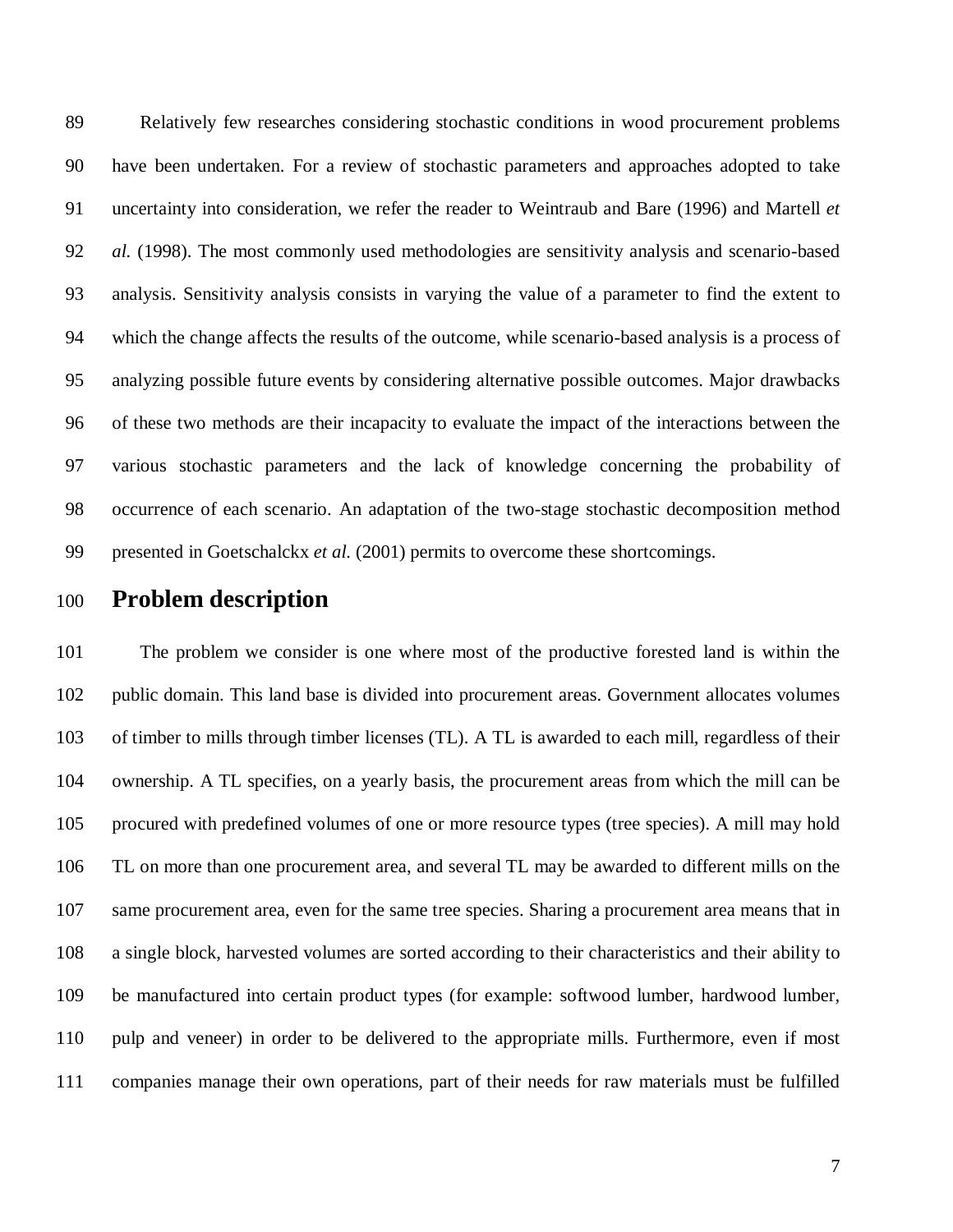112 through the purchasing of logs from other companies' operations due to the mixed nature of 113 stands. These relationships are characterized by pooled-type dependencies, also called resource 114 sharing dependency (Frayret *et al.*, 2004), and must be managed by coordinating procurement 115 activities. In order to procure its mills, a company must coordinate its operations on several 116 procurement areas and with those of other companies.

117 The problem at hand is to maximize a firm's profit while satisfying demands for end 118 products and wood chips covered under agreements or contracts, and demand for logs from other 119 companies. The model proposed hereafter takes into account volume restrictions for the origin of 120 the wood over the land base and the deterioration of fibers which affects the net revenue obtained 121 from the sales of end products.

122 The developed model addresses the tactical wood procurement planning problem. We 123 assume that a strategic planning has been previously executed. The output of this process 124 corresponds to a 5 year development plan which identifies blocks to be harvested in each of the 125 year covered by the plan. The annual plan brings more details surrounding the activities on 126 blocks identified for harvesting in the first year of the 5 year development plan. Volumes for 127 each resource on every block are assumed to be known. A resource is defined by type and 128 quality as defined by the government to determine stumpage fees. It is to be noted that for a same 129 resource, stumpage fee is fixed over a tariff zone but variable from one zone to another. A 130 procurement area may cover more than one tariff zone.

131 **Market anticipation functions** 

132 The objective of minimizing procurement cost while satisfying mills' demand is adequate 133 from a supplier point of view. However, in an integrated wood production system it seems to be 134 short sighted. As outlined by Gingras and Sotomayor (1992), increased procurement costs could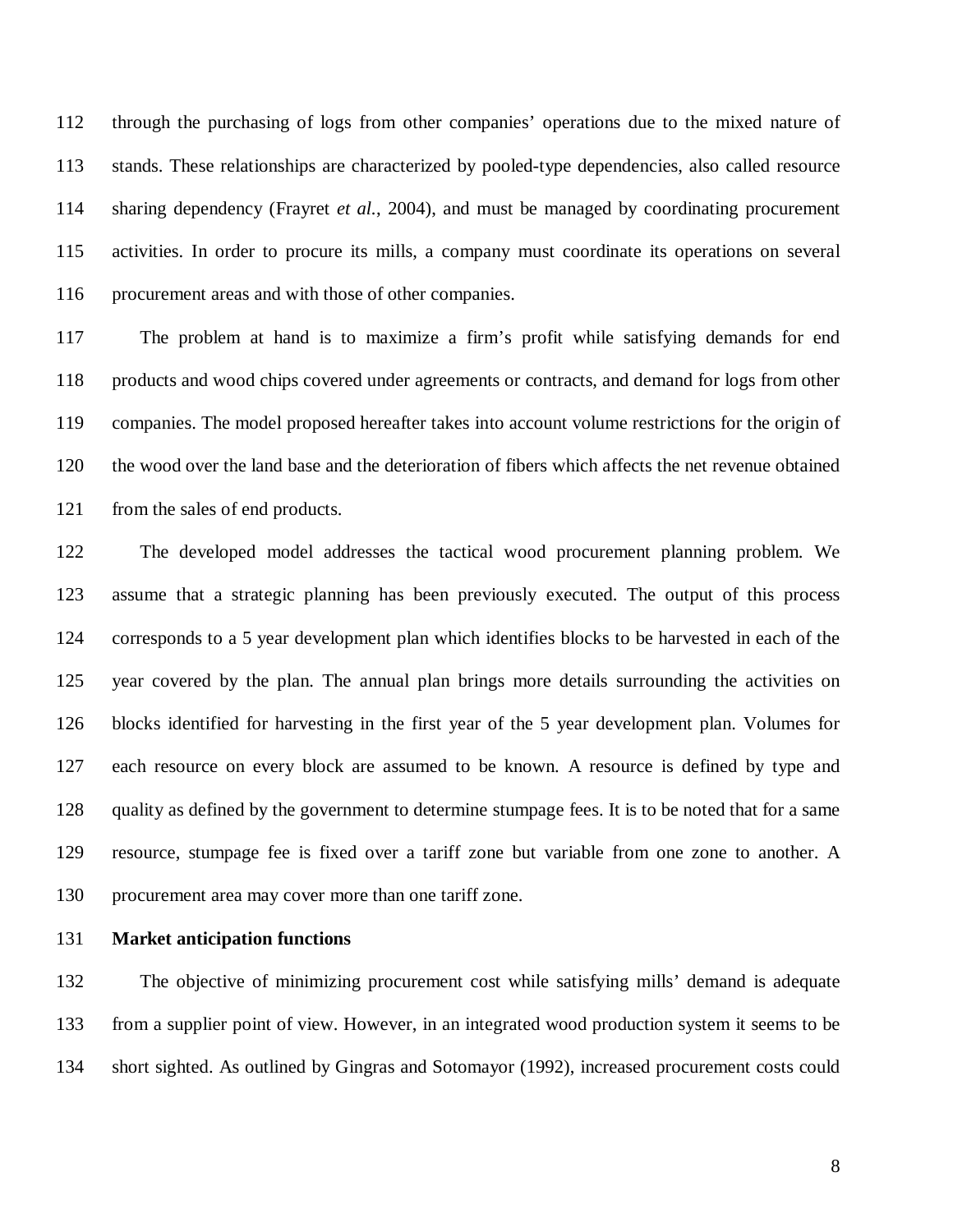135 be acceptable and justifiable to preserve fiber quality as long as the incurred cost is offset by a 136 reduction in processing costs at the mill or in a gain of revenue from the sales of products and 137 by-products. Therefore, our model attempts to integrate harvesting decisions along with the 138 anticipation of log distribution and mills' aggregated production planning. Because only part of a 139 mill's production capacity is covered by long term contracts with customers, the use of the 140 excess capacity must be planned in order to provide end products to the open market. The market 141 mechanism presented by Maness (1989) has been adapted to take into consideration fiber 142 freshness and is illustrated in Figure 1.

#### 143 **INSERT FIGURE 1**

144 Market anticipation functions are used to estimate what aggregated levels of production at 145 the mills are the most profitable in order to guide the upstream operations. Such function uses 146 valuation levels. A valuation level represents the average unit revenue from the sale of a 147 particular end product made from a given resource, net of their average processing cost. It is 148 constrained by a maximum number of units that can be sold at that valuation level. Decreasing 149 value from a level to another within an age class represents the increased uncertainty associated 150 with the unit revenue from the sale of end products. Age classes are bounded by a lower and an 151 upper value and do not have to be of homogeneous length. Levels of valuations are defined for 152 each age class. Variation over age classes reflects the quality of end products. The older the fiber 153 used, the lower the expected profit margin on that end product. Deterioration of wood fiber is 154 thus taken into account through a value reduction.

155 Yang *et al.* (1999 and 2001) indicate that the severity of deterioration may vary with season, 156 tree species, local environment, and storage conditions. Thus a market anticipation function is 157 required for each resource in every season in order to take into consideration the seasonality of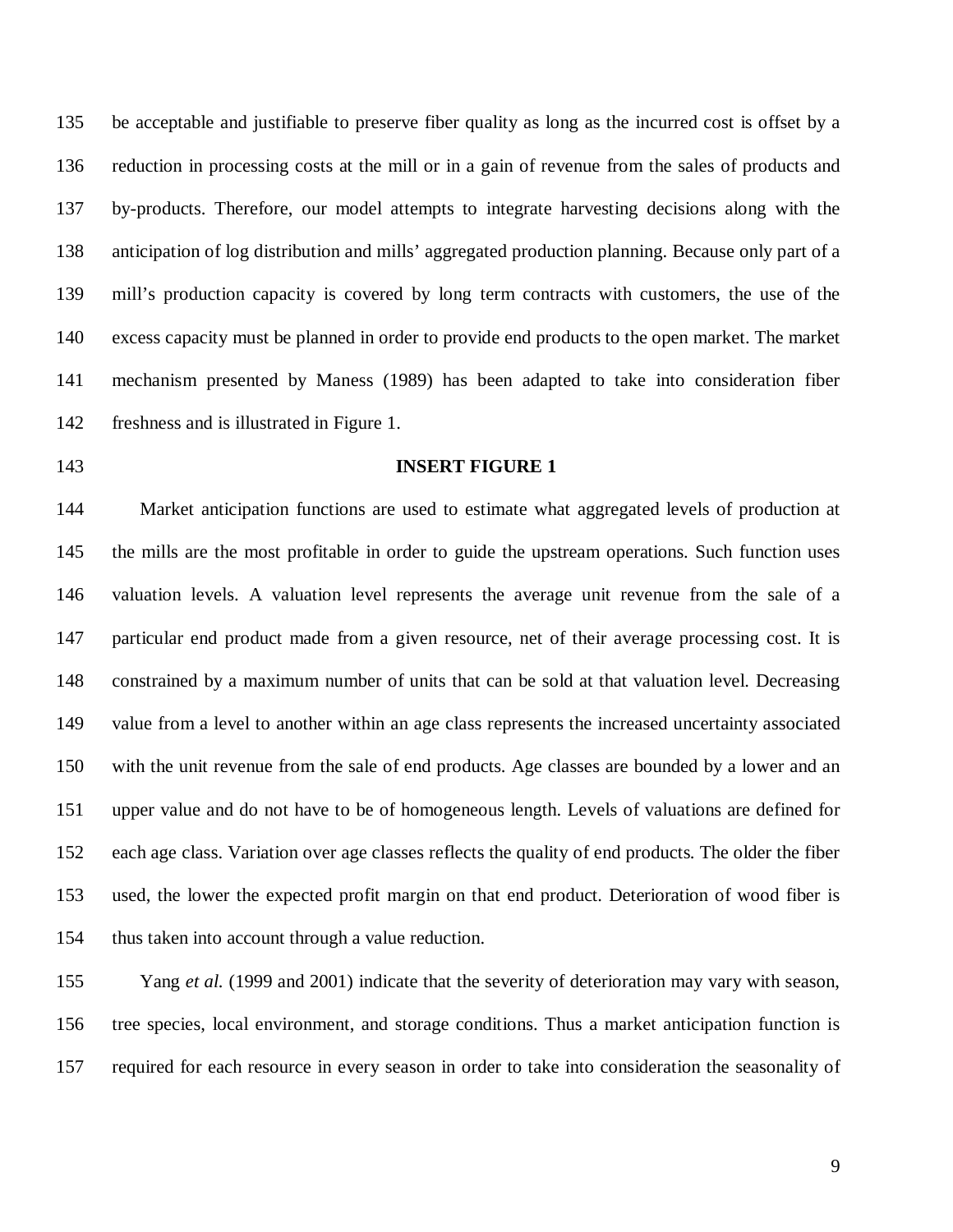158 the deterioration rate and of end product market price. Moreover, every mill may have its own 159 market anticipation functions due to different end products being manufactured or different 160 technology being used.

# 161 **Planning process**

162 Among the shortcomings of a manual planning process, there is first the incapacity to 163 consider alternative plans for implementation and also the difficulty to assess the performance of 164 the plans in a stochastic environment. The proposed planning process (Figure 2) is an adaptation 165 and an extension of the two-stage stochastic decomposition method developed and presented in 166 Goetschalckx *et al.* (2001) and permits to overcome both of these shortcomings.

### 167 **INSERT FIGURE 2**

168 The mathematical deterministic model presented hereafter does not address robustness explicitly. 169 Rather, the proposed planning process makes use of a set of mechanisms to assess *a posteriori* 170 how several alternative plans meet some key objectives. The proposed planning process starts by 171 creating scenarios by randomly generating values for the uncertain parameters for each period 172 considered in the model based on their given probability distributions. For each scenario the 173 optimal plan (referred to as the candidate plan) is determined by solving a deterministic mixed 174 integer program. Each candidate plan is then submitted to further analysis: 1) Each candidate 175 plan is submitted to the harvest block sequencing and equipment transportation model in order to 176 evaluate the operational equipment transportation cost of the plan; and 2) Each candidate plan is 177 simulated using different scenarios. In each of these analyses, statistics are gathered in order to 178 help the planner resolve the resulting multi-criteria decision problem.

179 **Scenario generator**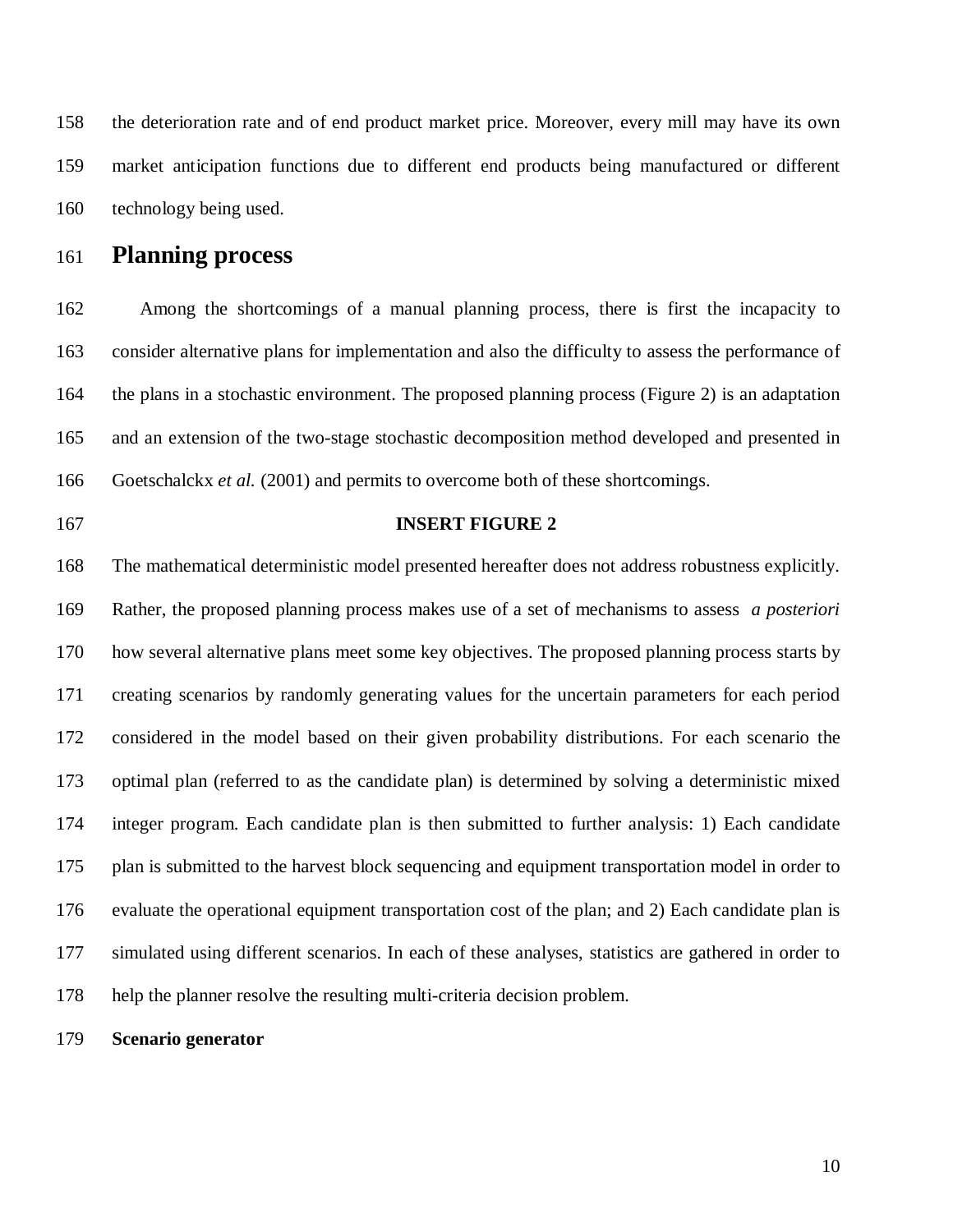180 Uncertainty is inherently present in a wood procurement network. Scenarios are generated 181 using a Monte Carlo method. It is useful for evaluating interdependencies among random effects 182 that may cause serious degradation in performance even though the average performance 183 characteristics of the system's components appear to be acceptable (Shapiro 2001). The Monte 184 Carlo method uses probability distribution functions of key factors of uncertainty in the supply 185 chain in order to randomly generate numbers.

## 186 **Deterministic wood procurement planning model**

187 For each scenario, a deterministic mixed integer program is used to find the optimal plan. For 188 each scenario corresponds an optimal plan (i.e., the candidate plan). In this model (see next 189 section), due to block sizes, which range from a few hectares to over 100 ha, and the desire to 190 reduce inventories, preemption is allowed in regard to harvesting (i.e. a block does not have to be 191 harvested all at once).

#### 192 **Harvest block sequencing and equipment transportation model**

193 Due to the highly combinatorial nature of the block sequencing problem, equipment 194 transportation cost is not included in the tactical model. Instead, this cost is taken into account by 195 anticipating for each candidate plan the output of an operational model of the sequencing 196 problem. The purpose of this model is to minimize a firm's equipment transportation cost while 197 harvesting targeted volumes identified per period in the candidate plans. The model aims at 198 identifying an operational plan while taking into account equipment capacity which restrict the 199 time spent to harvest and to move from one block to another. It is designed to address 200 particularly the harvest block sequencing and equipment transportation problem. For more 201 details about this aspect of the planning process, the reader is referred to Beaudoin *et al.* (2005).

#### 202 **Rule-based simulation**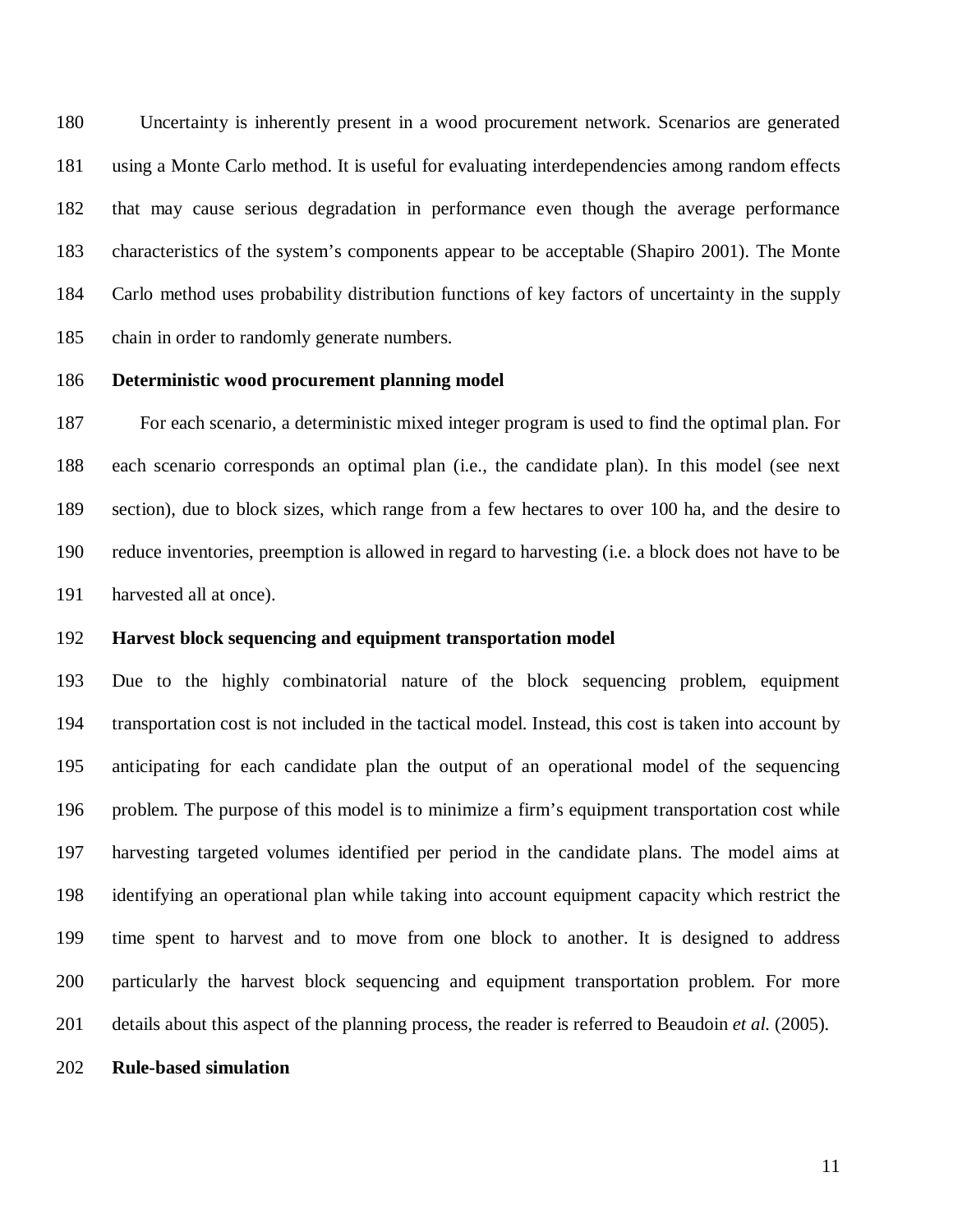203 The rule-based simulation aims at assessing how a given plan unfolds if different scenarios 204 occur. Instead of randomly generating new scenarios to evaluate each candidate plan, we used 205 those previously generated, as suggested by Novak & Ragsdale (2003). In their work, these 206 authors reformulate the problem before re-evaluating candidate solutions under alternate 207 scenarios. This reformulation is necessary so as to avoid violating the flow conservation 208 constraints. To avoid this reformulation, we use a rule-based simulation approach.

209 More specifically, rules are defined in terms of IF-THEN. These rules adjust the values of 210 output variables in order to respect the capacities and other parameters of the scenarios. For 211 example, let us say the plan under consideration identify a target of 500  $m<sup>3</sup>$  to be harvested on a 212 specific block, but under the current scenario that block only holds  $450 \text{ m}^3$ . The harvest variable 213 for that block is then adjusted downward in order to respect the capacity of the block. In the case 214 where there is no breach in capacity, no adjustment is required. The same rule also applies for 215 transportation, storing and milling variables of the candidate plan. Since activities along supply 216 chains are highly dependent, flow balancing adjustments are also required to reflect previous 217 adjustments.

## 218 **Decision making**

219 Finally, different metrics are calculated and gathered in order to assess each plan and to 220 support decision making. These metrics include the average and standard deviation of profit, the 221 equipment transportation cost, the volumes to be acquired from private woodlot owners, and the 222 feasibility of a plan. Volumes to be acquired from private woodlot owners correspond to missing 223 volumes of resources needed to satisfy demand for end products and wood chips. Meanwhile, if 224 demand for logs from other companies cannot be fulfilled by the company's operations 225 according to the terms agreed upon, then the plan is deemed infeasible. This indicator captures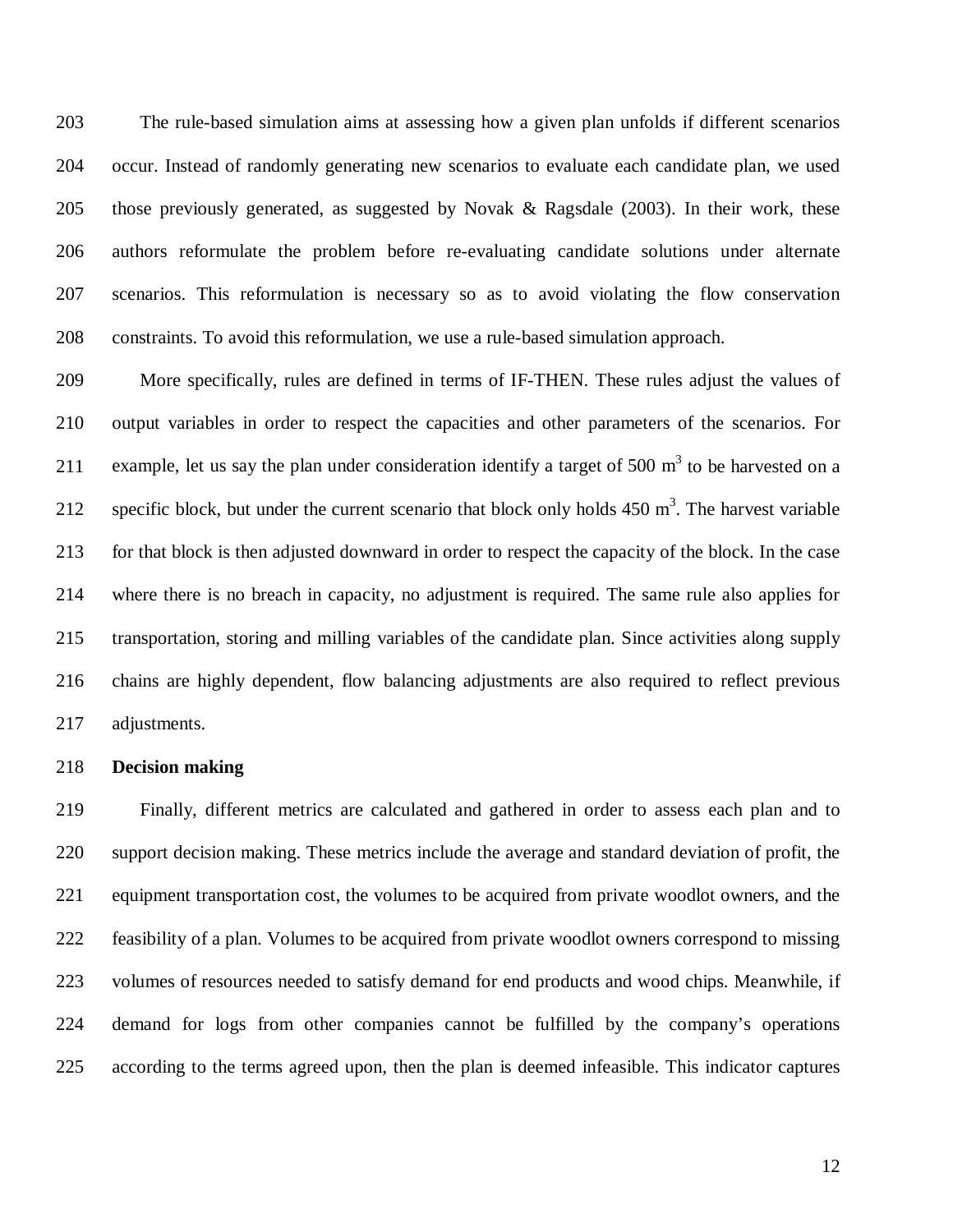226 the risk associated to a plan due to the propagation of the stochastic effects throughout the 227 network of interdependent companies. It is to be noted that the metrics used for decision making 228 are not restricted to the ones presented here. Any metrics representing the preferences of the 229 decision maker could be accommodated for through the proposed planning process and its 230 constituents.

231 The proposed planning process thus provides insights into the system's performance, 232 something that cannot be obtained by deterministic optimization models used on their own. The 233 planner then faces a multi-criteria decision problem to select a candidate plan for 234 implementation. Here, the process is applied to plans generated with a deterministic optimization 235 model. It is to be noted that it can also be applied to plans generated intuitively by the planner or 236 strictly based, for example, on its experience.

# 237 **Mathematical formulation**

238 In this section the mathematical model of a firm's centralized tactical wood procurement 239 planning is presented. Data sets are first introduced, followed by the parameters and variables 240 used to formulate the model. Finally the model formulation is described.

241 **Sets** 

242 *A*: Set of possible ages of the harvested timber.

243 *C*: Set of age classes.

244 *E*: Set of other firms.

245 *I* : Set of harvesting blocks within the procurement areas covered under the timber license of 246 the mills under the company's ownership.

247 *K* : Set of procurement areas.

248 *N*: Set of valuation levels.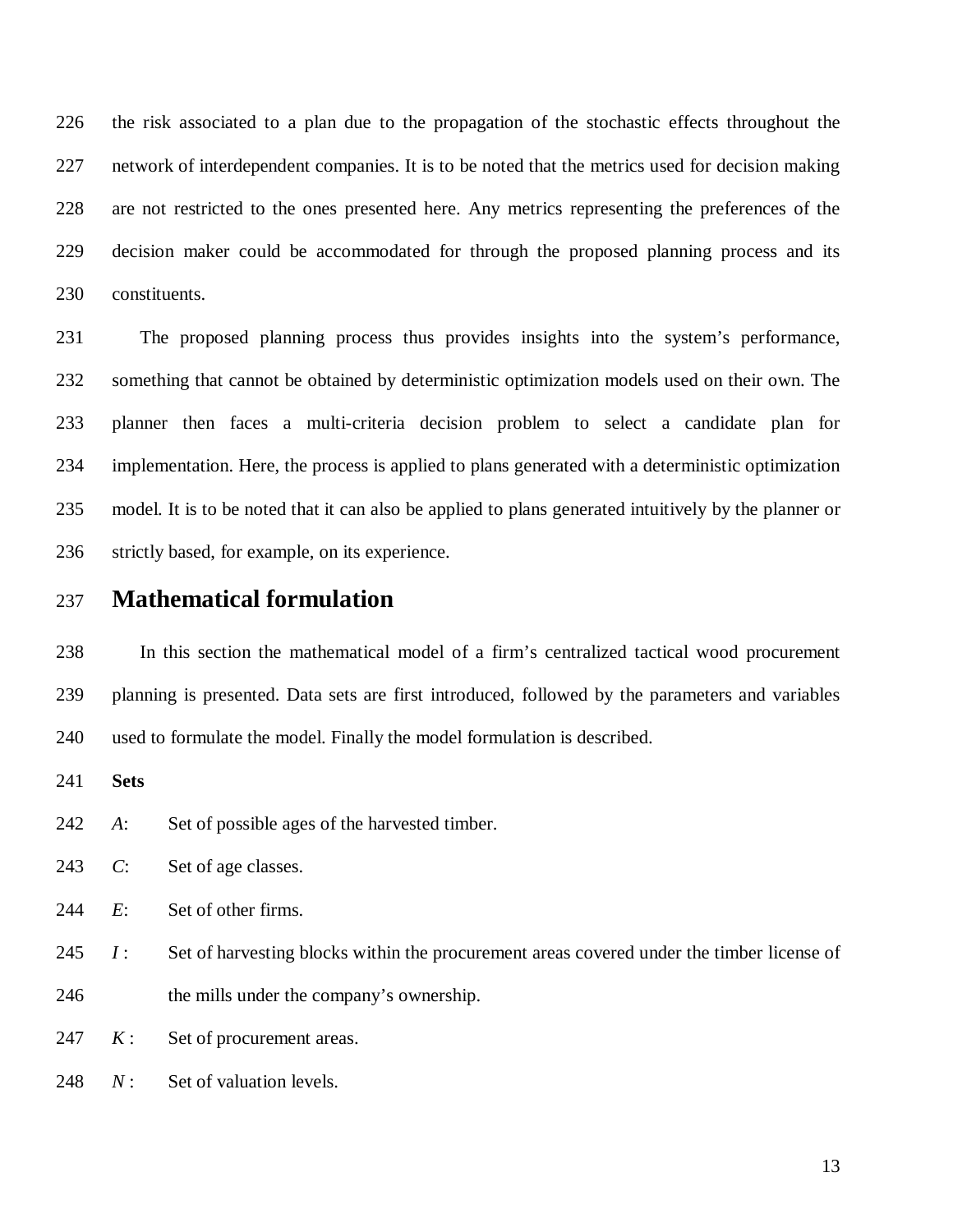249 *R* : Set of forest resources.

250 *S*: Set of forest resource types.

251 *T* : Number of periods.

- 252 *U* : Set of mills under the company's ownership.
- 253 *U'* : Set of mills under other ownership.
- 254  $K_{(u)}$ : Set of procurement areas covered under the timber license of mill *u*.
- 255  $I_{(k)}$ : Set of blocks within procurement area k.
- 256  $I_{(Ku)}$ : The set of blocks within the procurement areas covered under the timber license of mill *u*,

257 *for*  $u \in U$  or  $u \in U'$ .

258 
$$
R_{(s)}
$$
: Set of resources with the same tree species.

259 
$$
R_{(u)}
$$
: Set of resources desirable for mill *u*, for  $u \in U$  or  $u \in U'$ .

260 A resource is said to be desirable or usable by a mill when it is entitled to that resource type 261 according to its timber license and it is of an acceptable quality in regard to the end product it 262 will be transformed into.

263 In the remainder of this paper, index *a* will be used for ages of harvested timber, *c* for age 264 classes, *e* for firms, *i* for blocks, *k* for procurement areas, *n* for valuation levels, *r* for resources, *s* 265 for resource type, *t* for periods, *u* for own mills, and *u'* for other's mills.

## 266 **Parameters**

 $a_c^-$  and  $a_c^+$ : 267  $a_c^{\dagger}$  and  $a_c^{\dagger}$ : Lower and upper age of age class *c* respectively.

 $a^{\dagger}$ : 268  $a_c^+$ : Upper age of age class *c*.

- $b^H$ : 269 *b*<sup>*H*</sup>: Total harvesting capacity in period *t*.
- $b_i^T$ : 270 *: Total transportation capacity in period <i>t*.
- $b_{\mu}^S$ : 271 *b*<sub>*x*</sub>: Total storing capacity at mill *u* during period *t*.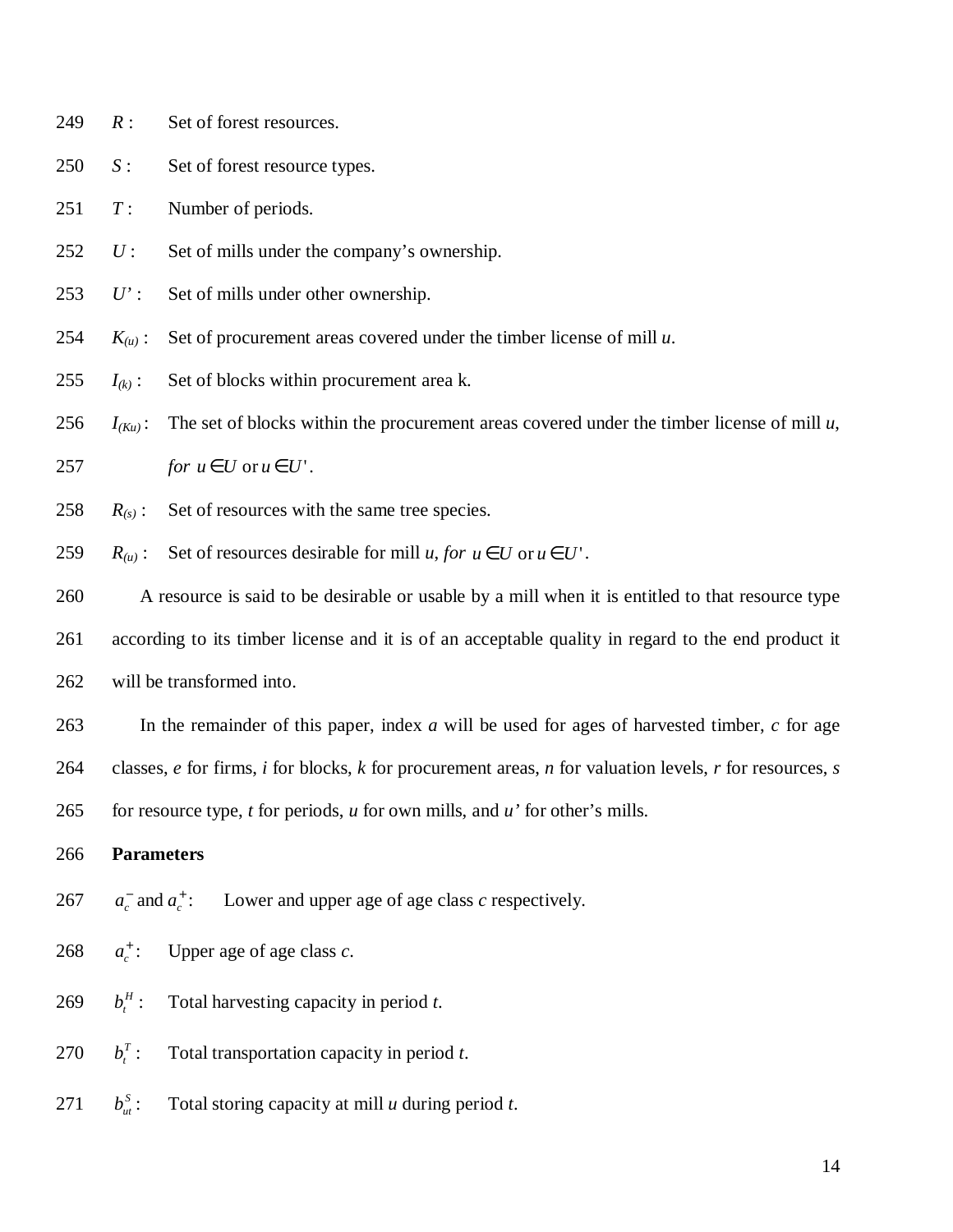$b_{\scriptscriptstyle rut}^{\scriptscriptstyle\min}$  : 273  $b_{\text{out}}^{\text{min}}$ . Minimum volume of resource *r* stored at mill *u* during period *t*.  $c_{ii}^H$ : 274  $c_{ii}^H$ : Unit cost to harvest block *i* during period *t*.  $c_{\scriptscriptstyle\it{rit}}^{\scriptscriptstyle S}$ : 275  $c_{\infty}^s$ : Unit cost to store resource *r* on block *i* during period *t*.  $c_{\mu\nu}^s$ : 276  $c_{\text{out}}^s$ : Unit cost to store resource *r* at mill *u* during period *t*.  $c_{\mathit{init}}^T$ : 277  $c_{\text{rint}}^T$ : Unit cost to transport resource *r* from block *i* to mill *u* during period *t*. 278  $c_{\textit{riu't}}^T$ : Unit cost to transport resource *r* from block *i* to mill *u'* during period *t*. *chips* 279 *d*<sup>*chips*</sup><sub>*sa<sub>u</sub>*<sup>max</sup><sub>*ut*</sub></sub>: Demand for chips of resource type *s* of a maximum age  $a_u^{\text{max}}$  at mill *u* during period *t*. *endproduct* 280 *d*<sup>*endproduct*: Demand for end products made from resource *r* of a maximum age of  $a_u^{\max}$  at mill *u*</sup> 281 during period *t*. 282  $d_{ra_u^{\text{max}}u'_u}^{\log}$ : Demand for logs of resource *r* of a maximum age  $a_u^{\text{max}}$  at mill *u'* during period *t*. 283  $f_{\text{vir}}$ : Stumpage fee for resource *r* on block *i* during period *t*. 284 *g*<sup>*chips*</sup>: Unit revenue from the sale of chips of resource type *s* at mill *u* during period *t*. 285  $g_{\text{ruct}}^{\text{market}}$ : Average unit revenue, from the sale of excess production net of processing cost, for end 286 products made from resource *r* within age class *c* at mill *u* and sold at valuation level *n* on 287 the open market during period *t*  288  $I_{\text{ratio}}^F$ : Volume of resource *r* of age *a* stored on block *i* at the beginning of the planning horizon. 289  $I_{\text{rau0}}^U$ : Volume of resource *r* of age *a* stored at mill *u* at the beginning of the planning horizon. *<sup>i</sup>* 290 *l* : Maximum number of periods over which harvesting can occur in block *i*. *<sup>t</sup>* 291 *n* : Maximum number of blocks in which harvesting can occur during period *t*.

 $b_{u}^{P}$ :

272 *b*<sub>*ut*</sub>: Total processing capacity of mill *u* during period *t*.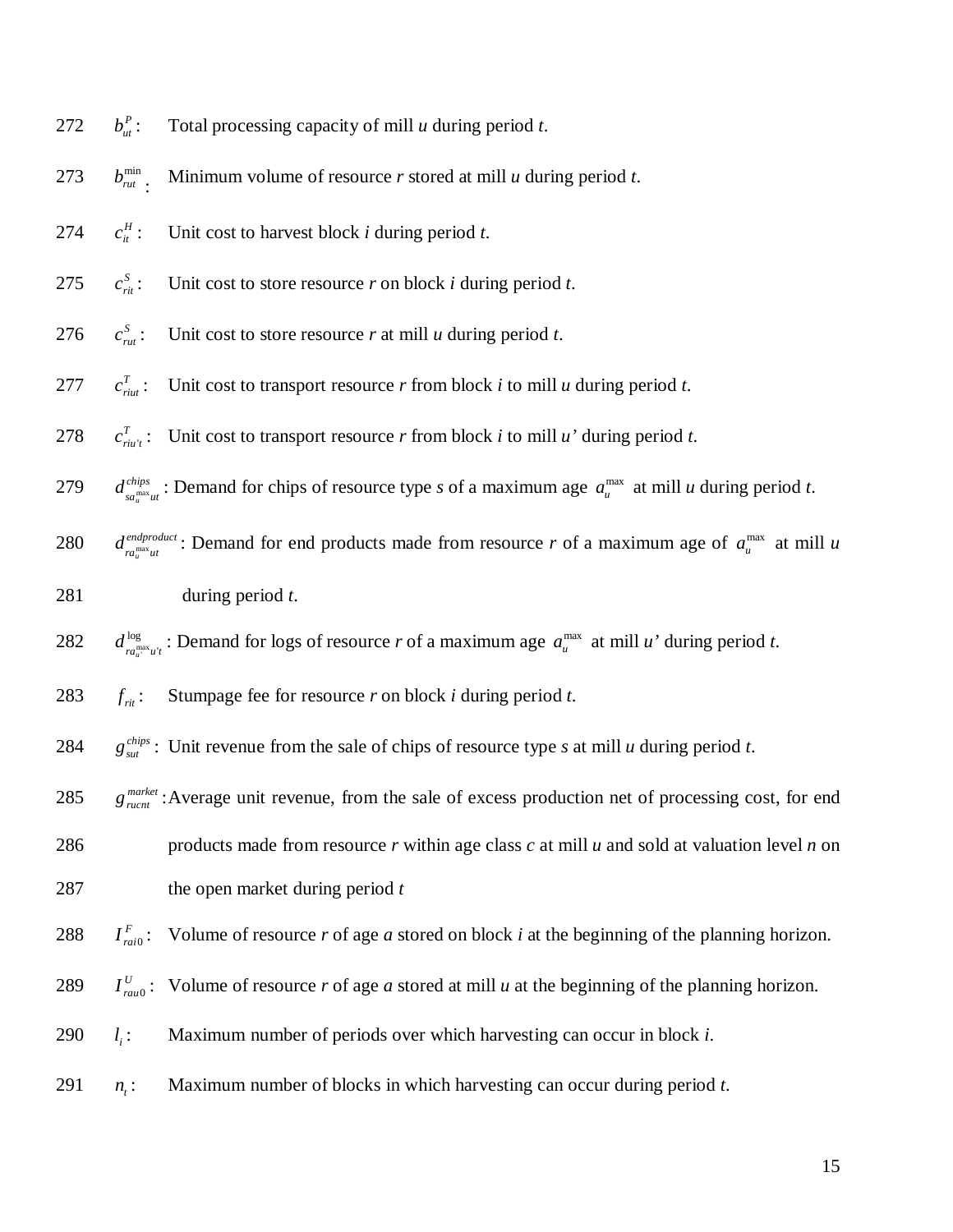292  $v_{ri}:$  Volume of resource *r* available on block *i*.

293  $v_{mk}$ : Maximum volume of resource type *s* that can be delivered to mill *u* from procurement 294 area *k*.

295  $v_{\text{mean}}^{\text{max}}$ : Maximum volume of resource *r* within age class *c* that can be transformed and sold by 296 mill *u* at valuation level *n* during period *t*.

297  $w_{\text{reheat}}$ : Volume of resource *r* of age *a* delivered from procurement area *k* to mill *u* by firm *e* 298 during period *t*.

299  $\alpha_{\text{run}}$ : End products' average yield from processing resource *r* of age *a* through mill *u*.

300  $\gamma_{\text{rau}}$ : Chips average yield from processing resource *r* of age *a* through mill *u*.

## 301 **Decision variables**

302 Decisional variables and their relations with one another are summarized in Figure 3. It 303 illustrates the centralized planning problem as seen from a firm's perspective.

#### 304 **INSERT FIGURE 3**

305 Decision variables are divided into two distinct categories: primary decision variables and 306 anticipated or secondary decision variables. Primary decision variables are those for which the 307 planner is responsible of instantiating. Anticipated decision variables are needed in order to 308 coordinate tactical decisions with operational decisions that will eventually be taken to 309 operationalize the tactical plan. In other words, these secondary decision variables only represent 310 an aggregated anticipation of operational decisions for which the considered planner is not 311 directly responsible of.

312 *Primary decision variables* 

313  $X_{it}$ : Proportion of block *i* harvested during period *t*.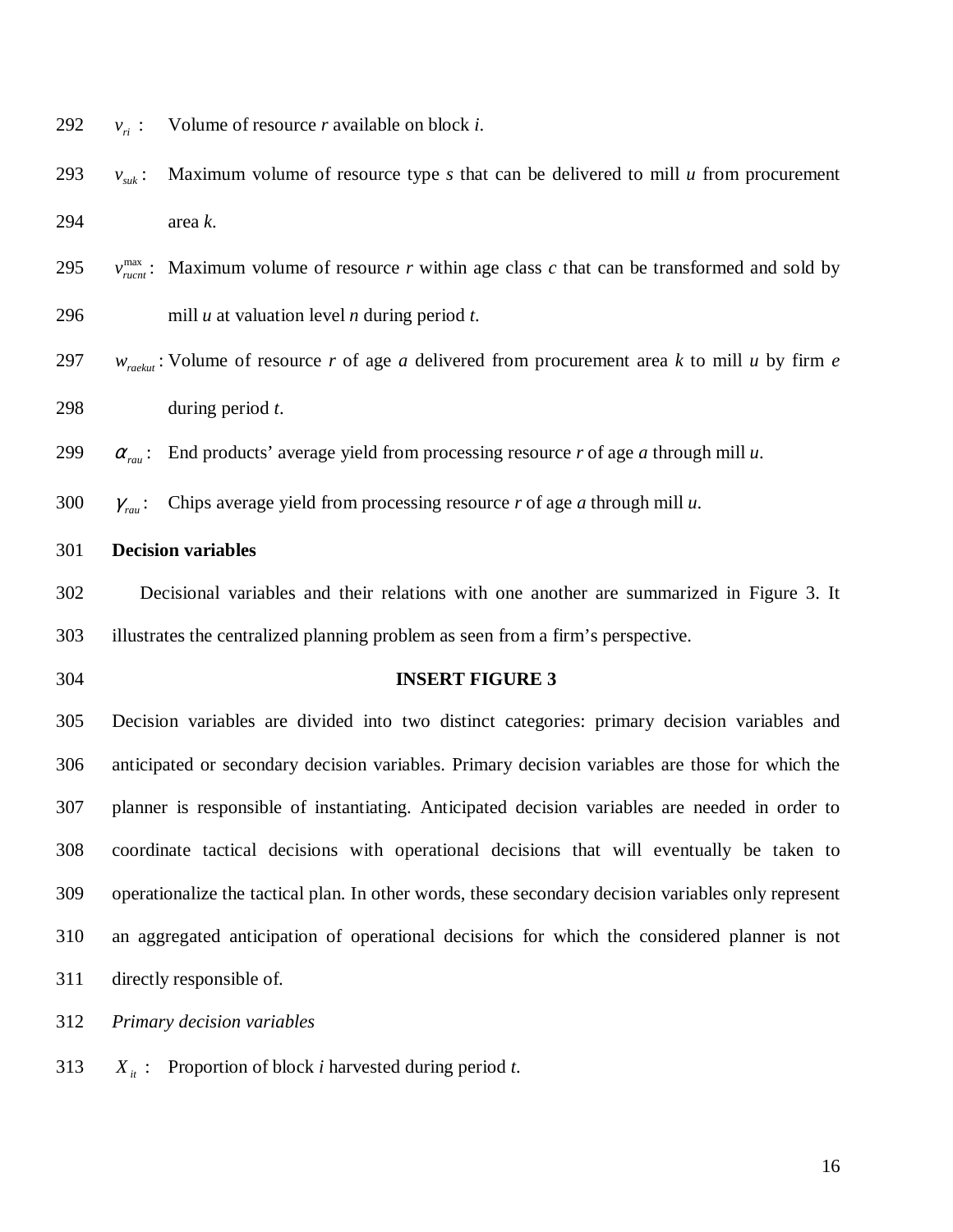314 *I*<sub>*rait*</sub> : Volume of resource *r* of age *a* stored on block *i* at the end of period *t*.

315 *I*<sub>*raut*</sub> : Volume of resource *r* of age *a* stored at mill *u* at the end of period *t*.

- $H_{_{it}}$  :  $\overline{\mathcal{L}}$ ⇃  $\left\lceil \right\rceil$ 0, otherwise 1, if harvesting occurs on block *i* during time period *t* 316
- 317 *Anticipated decision variables*
- 318  $S_{\text{raiu't}}$ : Volume of resource *r* of age *a* transported from block *i* to mill *u'* during period *t*.
- 319  $Y_{\text{raint}}$ : Volume of resource *r* of age *a* transported from block *i* to mill *u* during period *t*.
- 320  $D_{r^2}$ : Volume of end product made from resource *r* of age *a* that is sold by mill *u* at valuation
- 321 level *n* on the open market during period *t*.

322  $M_{\text{raut}}$ : Volume of resource *r* of age *a* processed through mill *u* during period *t*.

323 All variables defined so far, but one, are continuous variables. They can be interpreted as 324 network flow variables in a multi-commodity network describing the possible flows from 325 harvesting blocks to the mills and through a milling process to supply different potential markets.

#### 326 **Model**

327 Maximize:

$$
\sum_{r \in R_{(u)}} \sum_{u \in U} \sum_{c \in C} \sum_{n \in N} \sum_{t \in T} \left( g_{\text{nuct}}^{\text{market}} \sum_{a_c^-}^{a_c} D_{\text{r} \text{a} \text{u} \text{r}} \right) + \sum_{s \in S} \sum_{u \in U} \sum_{t \in T} \left( g_{\text{sub}}^{\text{chips}} \sum_{r \in R_{(s)}} \sum_{a \in A} (\gamma_{\text{r} \text{u} \text{m}} M_{\text{r} \text{a} \text{u}}) \right) \n- \sum_{i \in I} \sum_{t \in T} \left( c_{it}^H X_{it} \sum_{r \in R} v_{ri} \right) - \sum_{r \in R} \sum_{i \in I} \sum_{r \in T} v_{ri} f_{\text{r} \text{u}^{\text{r}} X_{it} \n- \sum_{r \in R_{(u)}} \sum_{i \in I} \sum_{u \in U} \sum_{t \in T} \left( c_{\text{r} \text{u} \text{u} \text{m}}^T \sum_{a \in A} Y_{\text{r} \text{a} \text{u} \text{u}} \right) - \sum_{r \in R_{(u)}} \sum_{i \in I \cap I_{(K_{u})}} \sum_{u \in U} \sum_{t \in T} \left( c_{\text{r} \text{u}^{\text{r}} \text{m}}^T \sum_{a \in A} S_{\text{r} \text{a} \text{u}^{\text{r}} t} \right) \n- \sum_{r \in R} \sum_{i \in I} \sum_{t \in T} \left( c_{\text{r} \text{u} \text{m}}^S \sum_{a \in A} I_{\text{r} \text{a} \text{u}}^F \right) - \sum_{r \in R_{(u)}} \sum_{u \in U} \sum_{t \in T} \left( c_{\text{r} \text{u} \text{m}}^S \sum_{a \in A} I_{\text{r} \text{a} \text{u}}^U \right)
$$

329 Subject To: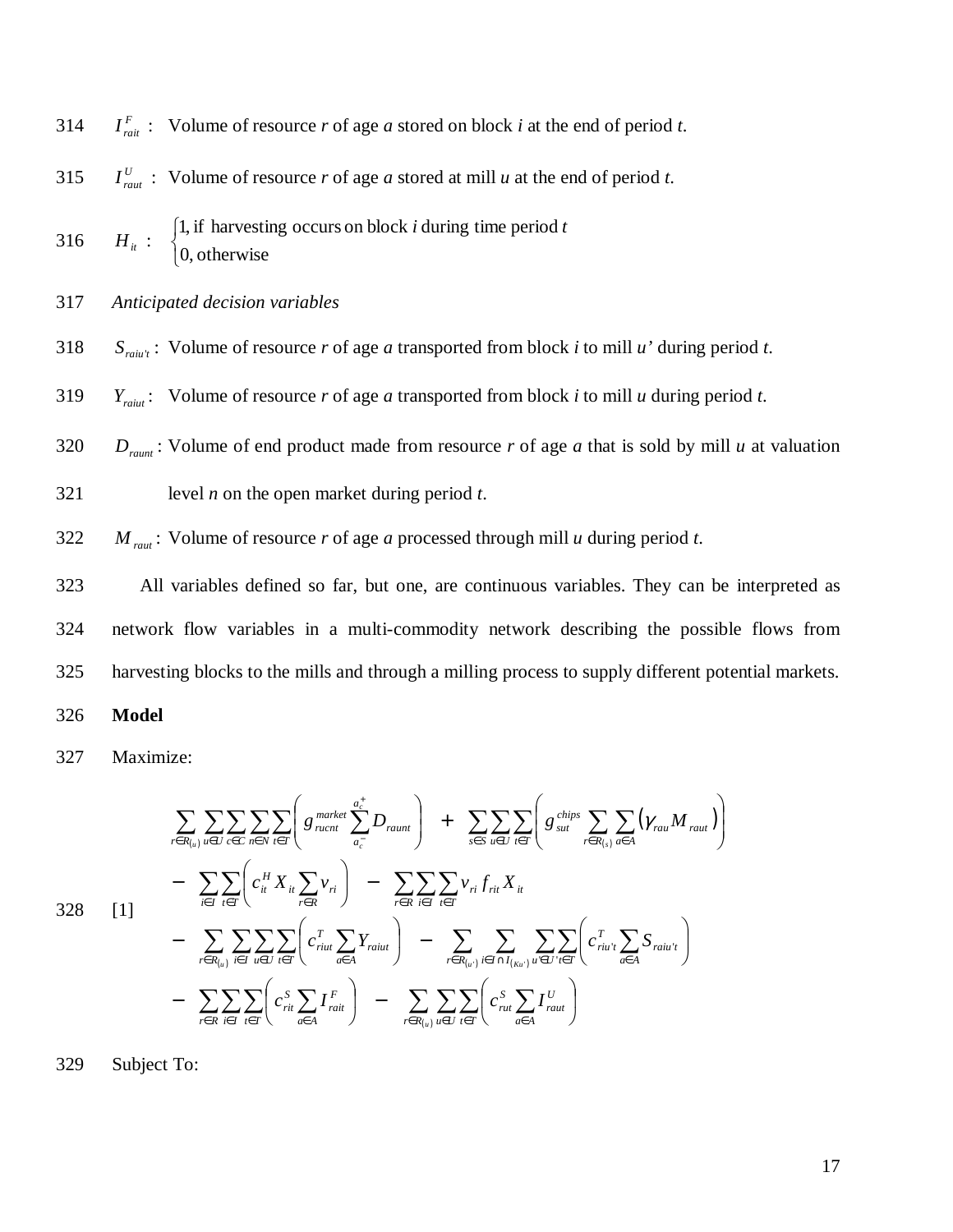330 [2] 
$$
\sum_{i \in T} X_{ii} \leq 1, \forall i \in I
$$
  
\n331 [3]  $X_{ii} \leq H_{ii}, \forall i \in I, \forall t \in T$   
\n332 [4]  $\sum_{i \in T} H_{ii} \leq l_i, \forall i \in I$   
\n333 [5]  $\sum_{i \in I} H_{ii} \leq n_i, \forall t \in T$   
\n334 [6]  $\sum_{r \in R_{(u)} \cap R_{(x)}} \sum_{a \in A} \sum_{i \in I} \sum_{r \text{min}} Y_{raint} + \sum_{r \in R_{(u)} \cap R_{(x)}} \sum_{a \in A} \sum_{e \in E} \sum_{i \in T} w_{raekut} \leq v_{sub} \forall s \in S, \forall u \in U, \forall k \in K_{(u)}$ ts  
\n335 [7]  $\sum_{i \in I} \left( X_{ii} \sum_{r \in R} v_{ri} \right) \leq b_i^H \forall t \in T$ 

336 [8] 
$$
\sum_{r \in R_{(u)}} \sum_{a \in A} \sum_{i \in I_{(ku)}} \sum_{u \in U} Y_{raiut} + \sum_{r \in R_{(u)}} \sum_{a \in A} \sum_{i \in I_{(ku)}} \sum_{u \in U} S_{raiu't} \leq b_t^T \quad \forall t \in T
$$

337 [9] 
$$
\sum_{r \in R_{(u)}} \sum_{a \in A} M_{raut} \leq b_{ut}^P \quad \forall u \in U, \forall t \in T
$$

 $\overline{\mathfrak{l}}$ 

 $u \in U$ 

[10.1] 
$$
\left[v_{ri}X_{it} - \sum_{u \in U} Y_{raitut} - \sum_{u' \in U'} S_{raitut} \quad \forall r \in R, \forall i \in I, \forall t \in T, a = 1\right\}
$$

338 [10.2] 
$$
I_{\text{rait}}^F = \begin{cases} I_{\text{r(a-1)}(t-1)}^F - \sum_{u \in U} Y_{\text{raint}} - \sum_{u' \in U'} S_{\text{raint}} & \forall r \in R, \forall i \in I, \forall t \in T, \forall a \ge 2\\ I_{\text{raid}}^F - \sum_{u \in U} Y_{\text{raint}} - \sum_{u' \in U'} S_{\text{raint}} & \forall r \in R, \forall i \in I, t = 1, \forall a \ge 2 \end{cases}
$$

 $u \in U$ 

$$
\left[11.1\right] \qquad \qquad \left[\sum_{i\in I_{(Ku)}} Y_{raiut} + \sum_{e\in E} \sum_{k\in K_{(u)}} w_{raekut} - M_{raut} \quad \forall r \in R_{(u)}, \forall u \in U, \forall t \in T, a = 1\right]
$$

339 [11.2] 
$$
I_{\text{raut}}^U = \begin{cases} I_{\text{r(a-1)}u(t-1)}^U + \sum_{i \in I_{\{K\!\!\:\!\nu\}}}\!\! Y_{\text{raitu}} + \sum_{e \in E} \sum_{k \in K_{\{u\}}} \! w_{\text{rackut}} - M_{\text{raut}} & \forall r \in R_{\{u\}}, \forall u \in U, \forall t \in T, \forall a \ge 2 \\ 11.3 & \text{if } t \in T_{\{u\}} \end{cases}
$$

$$
\left[ I_{\text{rau0}}^{U} + \sum_{i \in I_{\{Ku\}}} Y_{\text{raiut}} + \sum_{e \in E} \sum_{k \in K_{\{u\}}} w_{\text{raekut}} - M_{\text{raut}} \quad \forall r \in R_{(u)}, \forall u \in U, t = 1, \forall a \ge 2 \right]
$$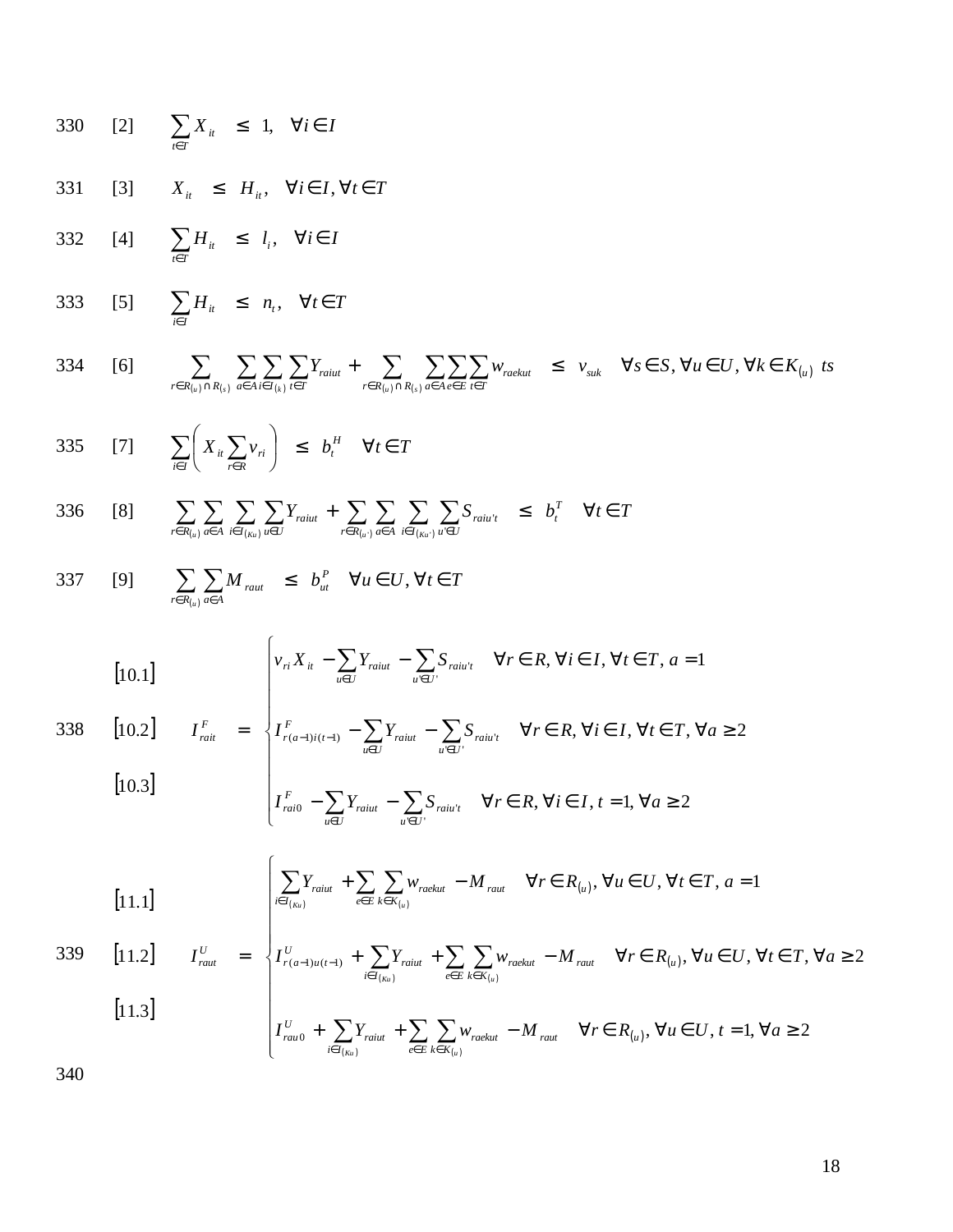341 [12] 
$$
\sum_{r \in R_{(u)}} \sum_{a \in A} I_{raut}^U \leq b_{ut}^S \quad \forall u \in U, \forall t \in T
$$

max

342 [13] 
$$
\sum_{a \in A} I_{\text{raut}}^U \ge b_{\text{rut}}^{\min} \quad \forall r \in R_{(u)}, \forall u \in U, \forall t \in T
$$

343 [14] 
$$
\sum_{a=a_c}^{a_c^+} D_{\text{rannt}} \leq v_{\text{ncnt}}^{\text{max}} \quad \forall r \in R_{(u)}, \forall u \in U, \forall c \in C, \forall n \in N, \forall t \in T
$$

344 [15] 
$$
\sum_{a=1}^{d_u^{\max}} \sum_{i \in I \cap I_{(K_u)}} S_{\text{raiu'}t} = d_{\text{ra}_{u}^{\max}u't}^{\log} \quad \forall r \in R_{(u)}, a_{u'}^{\max} \in A, \forall u \in U', \forall t \in T
$$

345 [16] 
$$
\sum_{a=1}^{a_u^{\text{max}}} \left( \alpha_{\text{rau}} M_{\text{raut}} - \sum_{n \in N} D_{\text{raunt}} \right) = d_{\text{ra}_u^{\text{max}} ut}^{\text{endproduct}} \forall r \in R_{(u)}, a_u^{\text{max}} \in A, \forall u \in U, \forall t \in T
$$
  
where  $\alpha_{\text{rau}} \in [0;1]$ 

346 [17] 
$$
\sum_{a=1}^{a_u^{\max} \left( \sum_{r \in R_{(s)}} \gamma_{rau} M_{raut} \right) \geq d_{sa_u^{\max}ut}^{chips} \quad \forall s \in S, a_u^{\max} \in A, \forall u \in U, \forall t \in T
$$
  
where  $\gamma_{rau} \in [0;1]$ 

347 [18] 
$$
X_{ii}, I_{rait}^F \ge 0 \quad \forall r \in R, \forall a \in A, \forall i \in I
$$

348 [19] 
$$
Y_{\text{raint}}
$$
,  $I_{\text{raut}}^U$ ,  $M_{\text{raut}}$ ,  $D_{\text{raunt}}$   $\geq 0$   $\forall r \in R_{(u)}$ ,  $\forall a \in A$ ,  $\forall i \in I_{(ku)}$ ,  $\forall u \in U$ ,  $\forall n \in N$ ,  $\forall t \in T$ 

349 [20] 
$$
S_{\text{raiu'}t} \geq 0 \quad \forall r \in R, \forall a \in A, \forall i \in I \cap I_{(Ku')}, \forall u' \in U', \forall t \in T
$$

350 [21] 
$$
H_{it} \in \{0,1\} \quad \forall i \in I, \forall t \in T
$$

### 351 **Objective function**

352 The objective function is a linear profit maximization equation. Revenues are derived from 353 the sale of lumber and wood chips on the open market. Lumber and chips are always sold in the 354 period they are produced. Note that revenues associated with the sale of logs and end products 355 covered under agreements as well as costs incurred to buy logs from other suppliers have been 356 omitted from the objective function since they are irrelevant to the decision problem at hand. 357 These are covered under binding contracts and are thus parameters to the problem. The first term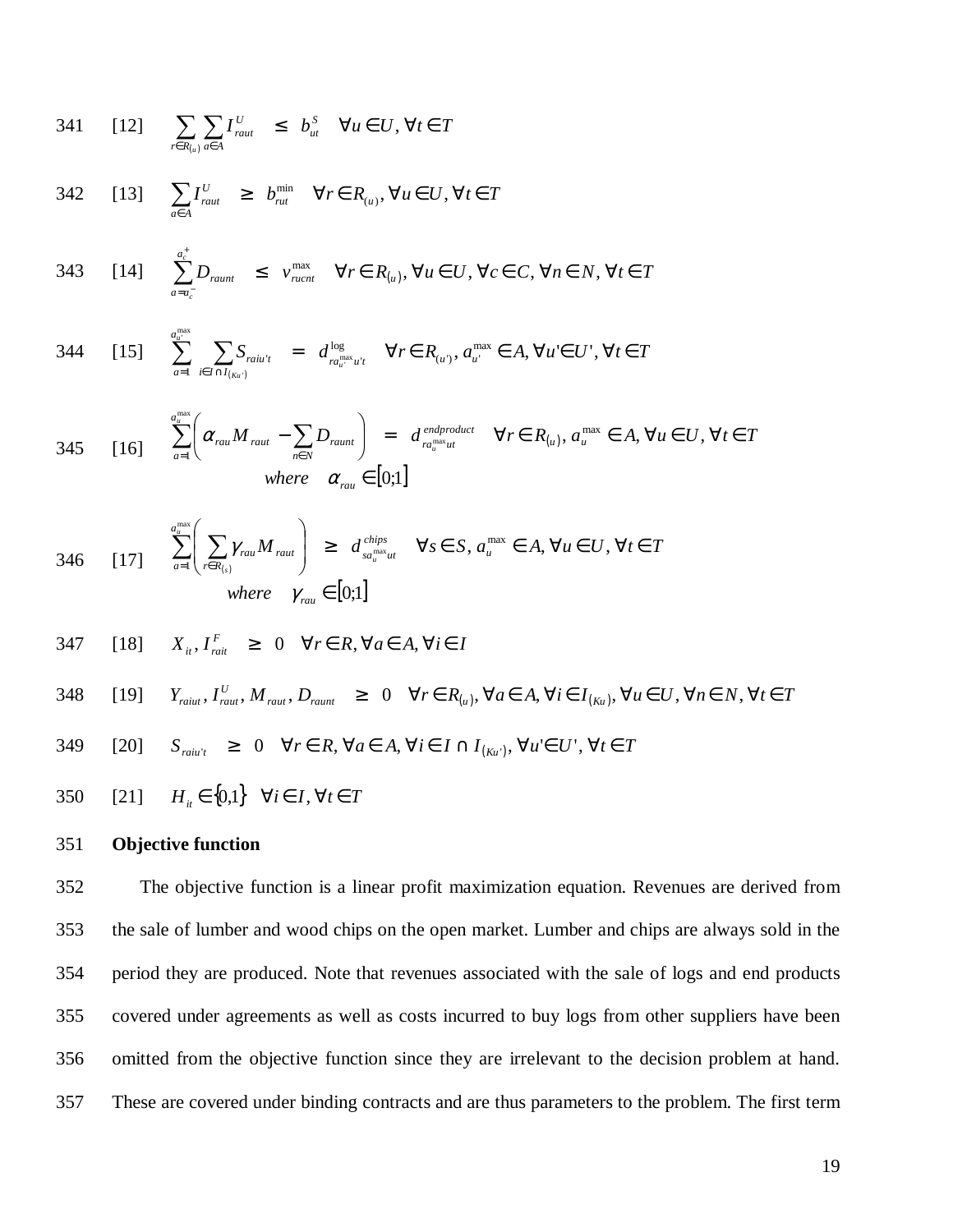358 in equation [1] represents the total revenues from the sale of excess production of end products 359 on the open market, net of the mill's processing costs. The second term corresponds to revenue 360 from the sale of wood chips. It is assumed that all chip production is sold to a single client; 361 therefore the same rate is applied to every unit of chips produced.

362 Even if revenues from the sale of logs are irrelevant to decision making, the costs incurred to 363 satisfy these demands are important to take into account, as contracts specify the unit price 364 agreed upon to deliver the volumes of desired logs. By satisfying demands from low cost 365 operations, a firm may increase its profit. The third and fourth terms accounts for harvesting 366 costs and stumpage fees. Harvesting costs include all activities occurring from the stump to 367 roadside. The fifth and sixth terms correspond to transportation costs from the forest to the mills 368 (i.e. owned and others' mills respectively). Storage costs are accounted for in the last two terms 369 of equation [1].

370 This model sets production targets per period. The length of a period is such that more than 371 one block can be visited within the same period. The scheduling of blocks, or the sequence in 372 which blocks are harvested within a period is dealt with at the operational level as it requires 373 considering each contractor's capacity and each scheduling alternative.

#### 374 **Constraints**

375 Equation [2] ensures that harvested volumes on a block do not exceed availability. Equations 376 [3] through [5] are used in order to avoid excessive equipment transportation needs. Equation [3] 377 assigns a value to the binary variables, while [4] and [5] limit respectively the number of periods 378 over which harvesting can occur on block *i* and the number of blocks on which harvesting can 379 occur during period *t*. Each mill is limited in the volume of a given resource type that it can 380 receive can be delivered to it from a specific procurement area, as outlined in its TL. The first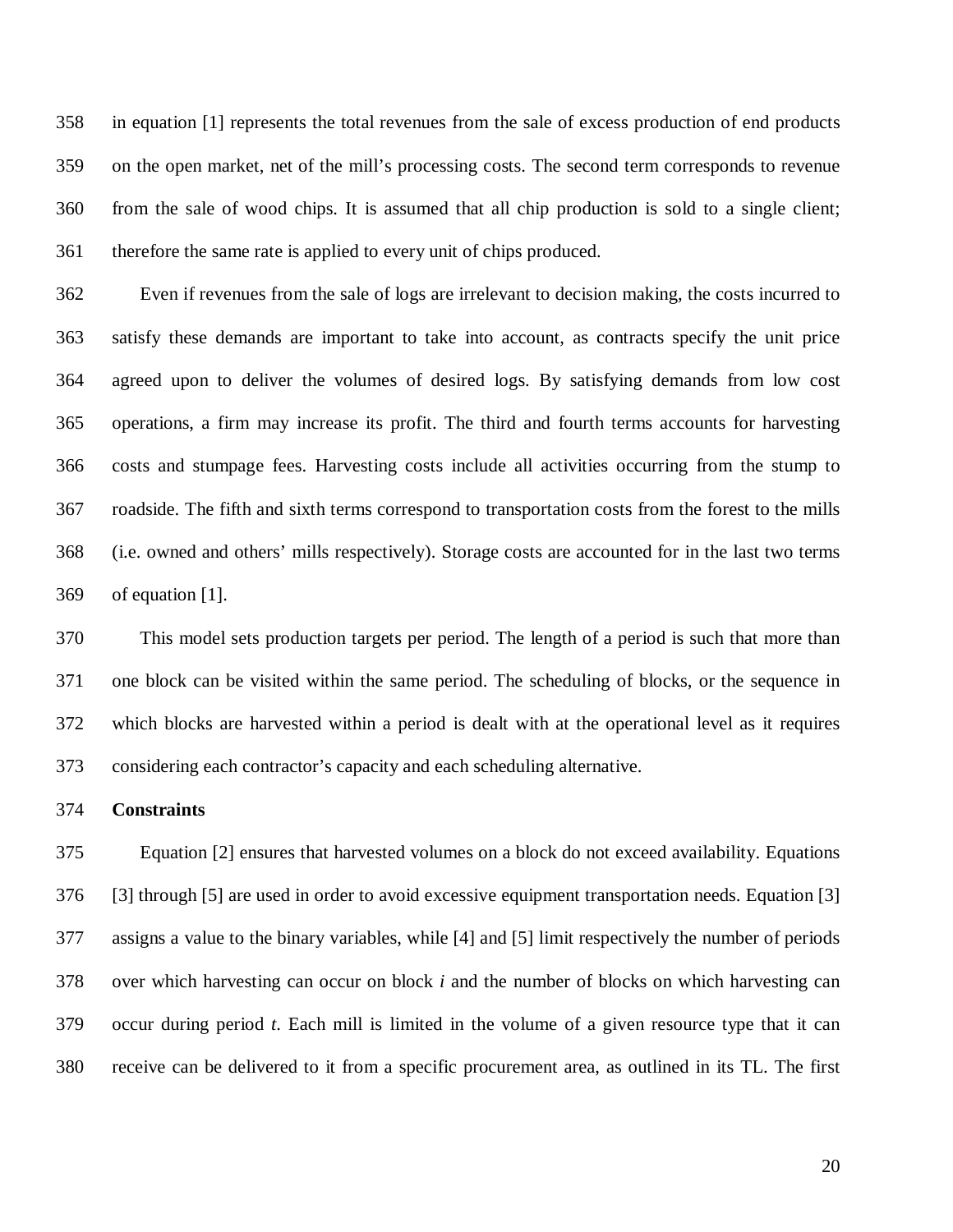381 term of equation [6] refers to volumes delivered from the firm's own operations while the second 382 term corresponds to volumes bought from other suppliers working in the procurement areas 383 covered by the firm's TL. The latter are known because they are specified in pre-established 384 contracts between two firms. They are important to take into account since they will have an 385 impact on volumes that can be delivered to its own mills from the firm's operations.

386 Next, production constraints limit the total production capacity. Equations [7], [8] and [9] 387 represent respectively the total harvesting, transportation and individual mill's processing 388 capacity. Aggregated harvesting and transportation capacities are considered rather than 389 individual contractor's capacity since no contractor scheduling is attempted.

390 Equations [10.1] through [11.3] represent classical flow conservation constraints. Our 391 formulation of the problem uses a discrete notion of time where the age *a* of harvested wood and 392 periods *t* are both expressed in the same unit (i.e. weeks). As soon as standing timber is 393 harvested, it is assigned an age of 1. The age of the harvested timber evolves with the passing of 394 periods. In equations [10.1] and [11.1], there is no inventory held from period *t-1* because the 395 constraints are concerned with the stocking of harvested wood of age  $a = 1$ , which means that 396 the wood is stored during the same period it is harvested. Equations [10.3] and [11.3] allow for 397 transition between subsequent planning horizons. Our formulation of the problem takes into 398 account storage into two location types: roadside and mill yard. Storage at roadside is virtually 399 unlimited and requires no capacity constraint although it could easily be added if required. 400 Storage capacity at the mill is limited by equation [12]. Finally, to allow for the planning of 401 resources safety stocks, equation [13] sets a minimum level of inventory to maintain at a given 402 mill at the end of any given period.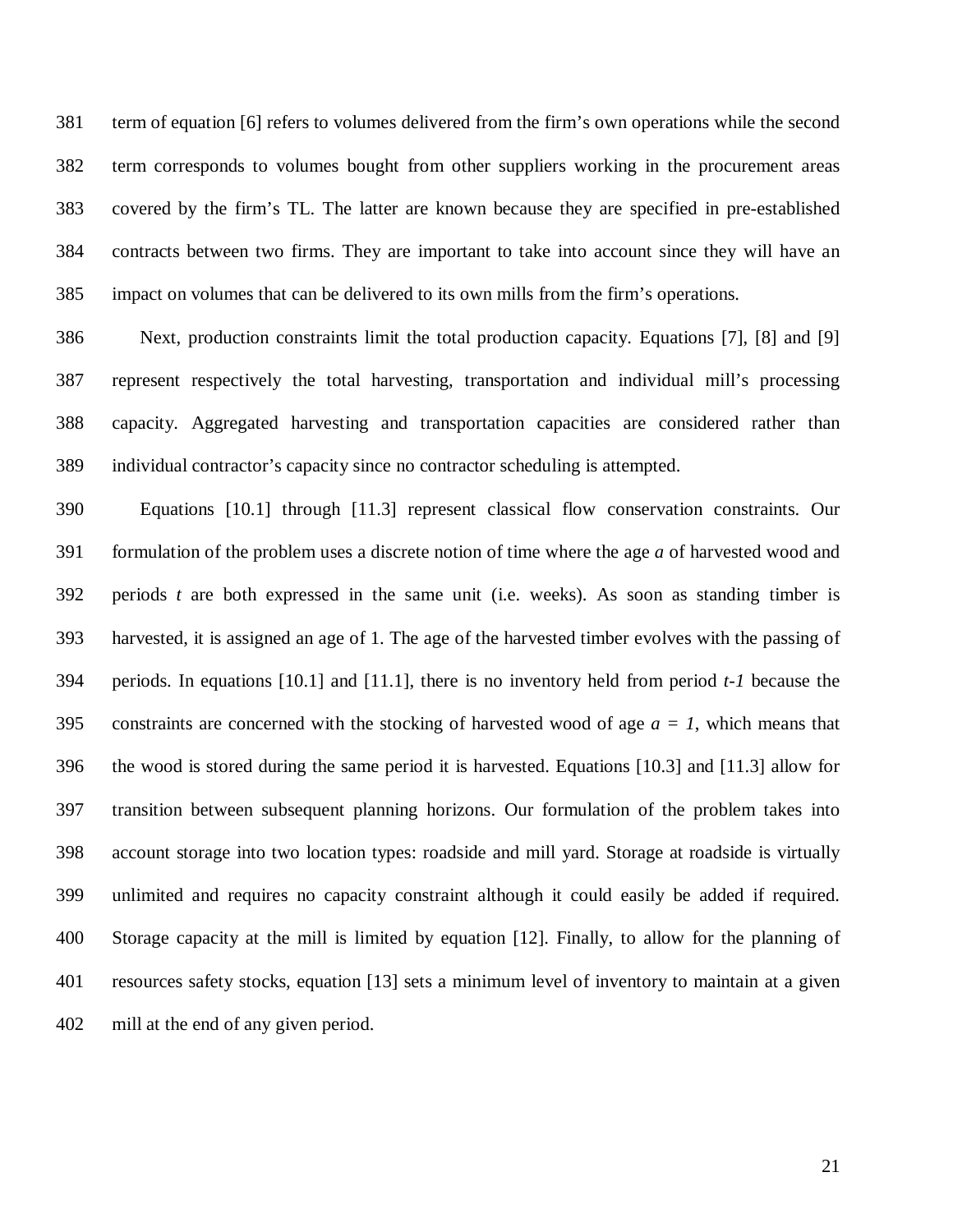403 A firm must satisfy demands for various commodities: logs, end products and chips. 404 Demands originate from contracts and are considered to be binding. No penalties are incurred for 405 delayed deliveries or missed freshness. However it may be added as presented in Wee and Wang 406 (1999), which model a production-inventory system for deteriorating items with time-varying 407 demands and completely backlogged shortages. Satisfaction of demand for logs, end products 408 and chips are expressed respectively by equations [15], [16] and [17]. Also, because these 409 commodities are used by mills for which the quality level of the input has a direct impact on the 410 performance of their processes and the quality of their end-products, mills have specific requests 411 on the freshness of their input. Our model does not distinguish between end clients since delivery 412 costs are voluntarily omitted. Also, storage and related deterioration of end-products is not 413 considered, although this would be possible as presented in Maness (2002). Market conditions 414 for end-products are modeled using market anticipation functions. These functions use valuation 415 levels which are bounded by a maximum volume of end product that can be sold as represented 416 in equation [14].

417 **Test case description** 

418 For the computational experiment, a hypothetical but realistic test case has been developed 419 based on a firm's data from the Mauricie region in Quebec, Canada. It represents a typical 420 situation of several forest companies. The company operates two softwood lumber mills within 421 the same region. Mills are provided with raw material from the company's forest operations and 422 from outside suppliers (other companies' operations). The list of blocks included in the case 423 study corresponds to the blocks planned to be harvested in the first year of the five year 424 development plan. Table 1 gives an example of data used in the case study.

#### 425 **INSERT TABLE 1**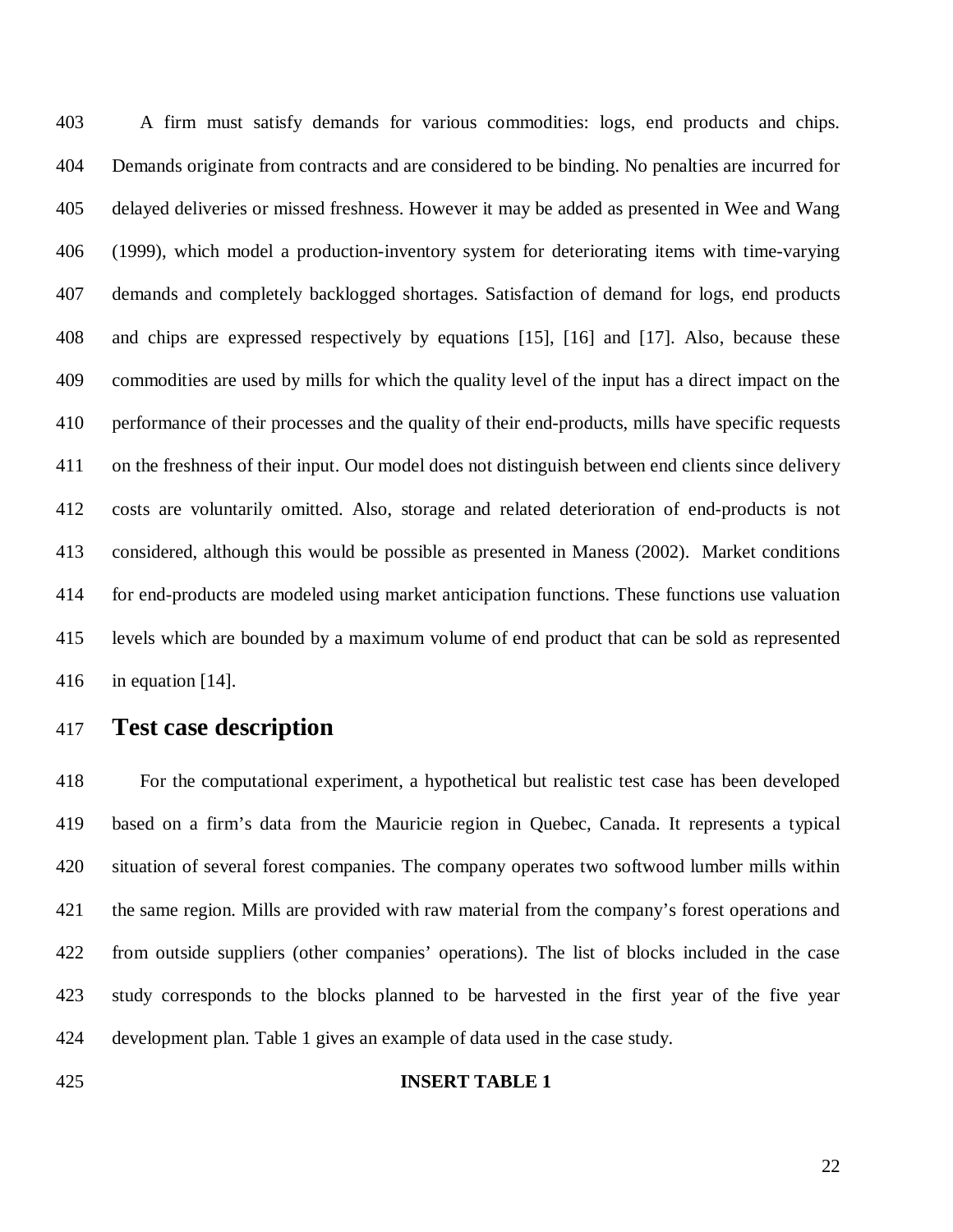426 The block number, its related procurement area, and the quantities of each assortment are given. 427 In the test case, 50 harvesting blocks are eligible for harvesting during the year. Each block holds 428 a specific volume and composition of resources. 14 different resources are considered, each 429 belonging to one of 4 tree species present. Planning is done for the whole year which is divided 430 into 28 periods of variable duration. Also, 11 different ages are considered to represent the fiber 431 freshness, which have been grouped within 3 age classes. Furthermore, 4 valuation levels are 432 considered for each age class in a market anticipation function.

433 The test case problem is defined by nearly 300 000 continuous and 1400 binary variables and 434 more than 100 000 constraints. Through Monte Carlo sampling and using probability distribution 435 (see table 3), 11 scenarios have been created, one of which, referred to as the "average scenario", 436 uses the average values of the distribution.

437 Only standard deviations expressed in percentage of the average value are presented in Table 438 2 to preserve confidentiality on operations and costs. Standard deviations for stumpage fees and 439 valuation levels have been assigned increasing values over time to reflect the fact that 440 uncertainty increases as the occurrence of an event becomes more distant in time.

#### 441 **INSERT TABLE 2**

# 442 **Results and discussion**

## 443 **Deterministic wood procurement planning model**

444 The deterministic problems were solved with CPLEX 9.1 on a 2.00 GHz Pentium 4 personal 445 computer with 1.00GB of RAM memory. It took less than five minutes to solve each of them 446 within a relative gap of 5%. Computing time makes it conceivable to use the proposed model on 447 a regular basis to generate many candidate plans and with a rolling horizon in order to 448 periodically adjust the procurement plan when new developments must be considered.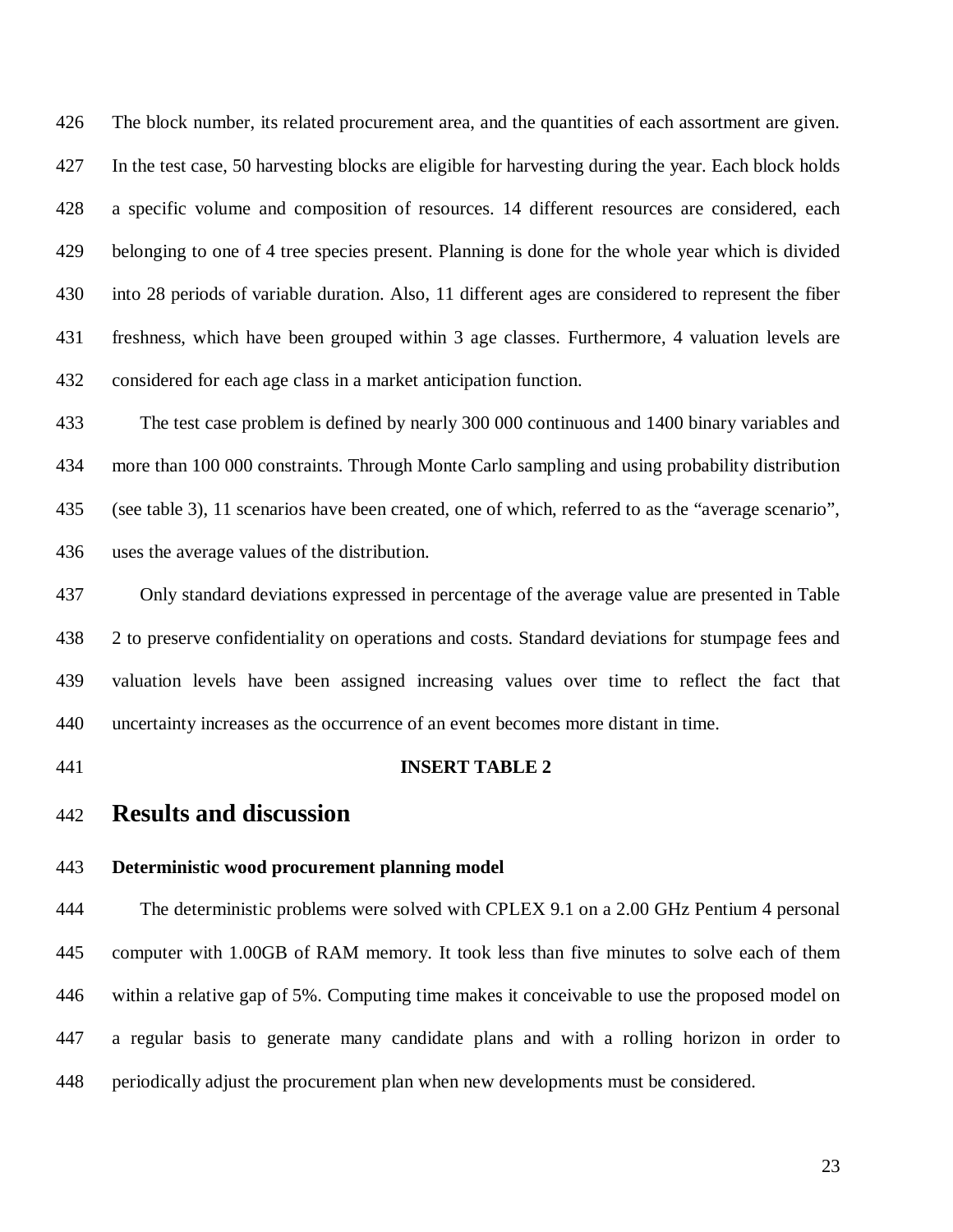449 Age tracking along with market anticipation is effective in managing the wood flow from the 450 forest to the mill in order to maximize value. As is shown by Figure 4, the age of volumes 451 planned to be processed through the mills is coherent with valuation function provided for the 452 test case. More than 67% of the total volume is a week old or less, and close to 85% is equal or 453 less than 2 weeks of age. The model has also been tested with bell-shaped valuation functions 454 characterising processing costs at an OSB mill. Similar proportions were obtained with the bulk 455 of production at and around the preferred freshness.

#### 456 **INSERT FIGURE 4**

## 457 **Simulation**

458 In order to assess the impact of uncertainty, each candidate plan has been evaluated under 459 alternate scenarios using the rule-based simulation approach described previously. Through the 460 simulations, metrics pertaining to average and standard deviation of profit, volumes to be 461 acquired from private woodlot owners, and the feasibility of a plan have been gathered.

462 Average profit and standard deviation have been plotted in Figure 5 for comparison. Analysis 463 using both metrics helps draw a more comprehensive picture of the range of profits and, thus, the 464 associated financial risk that can be expected from the implementation of a plan.

#### 465 **INSERT FIGURE 5**

466 Two observations can be drawn from Figure 5. First, the average plan is not the most 467 profitable plan; 4 out of 10 plans show higher profits. In average, plan 9 should generate \$467 468 000 or 8.8% more in profit than the average plan. Second, the ranges in profits that can be 469 expected from the implementation of a plan vary greatly from one plan to another when 470 evaluated from the same scenario sample. Plan 5 shows less variability around the mean than any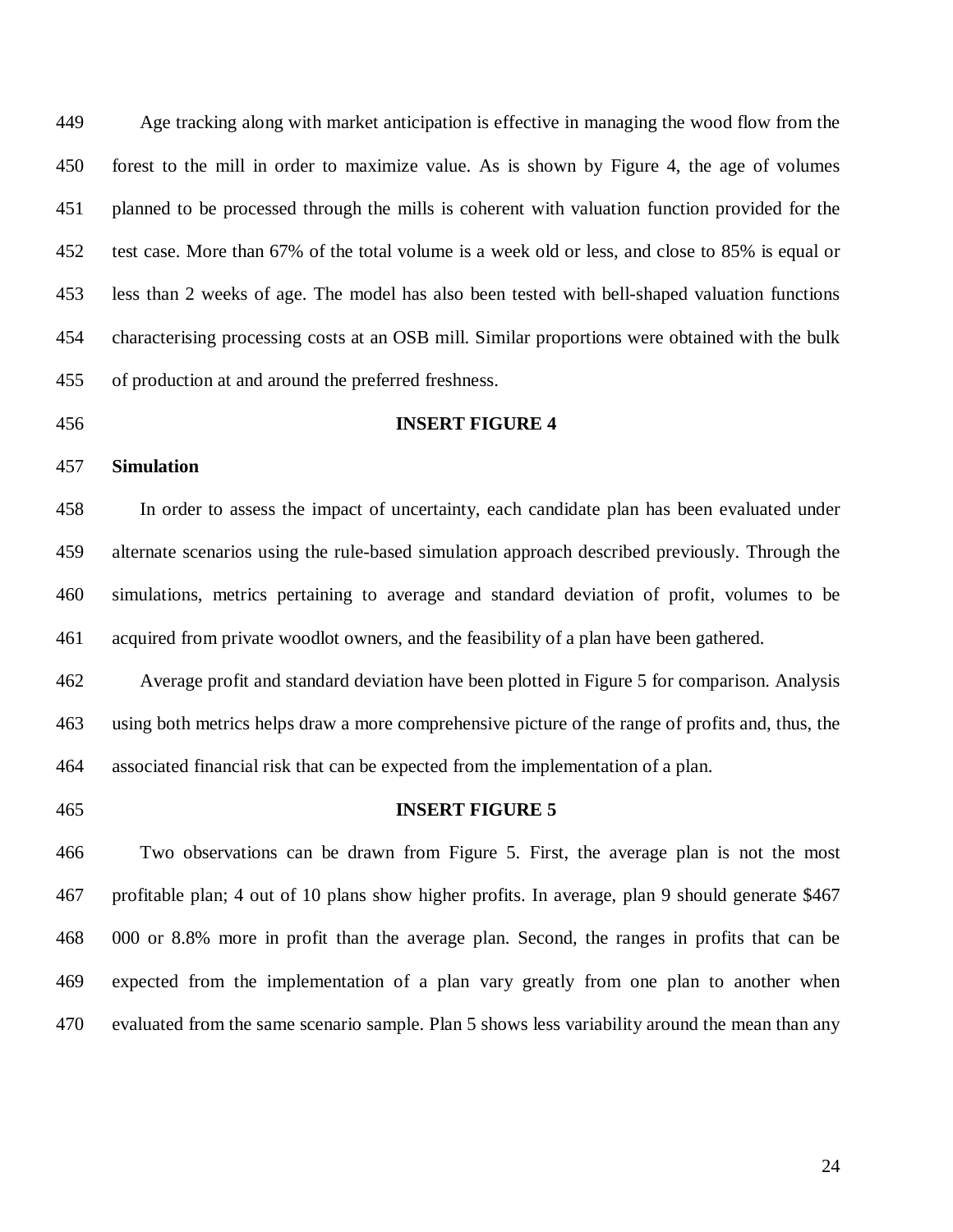471 other plan while the variability of plans 7, 9 and 10 is over twice that of plan 5. The average plan 472 shows a 71.6% higher variability than plan 5.

473 For every plan, the average volume missing in order to satisfy end products and wood chips 474 engagements is presented in Figure 6. It is important to notice that in general, the implementation 475 of any plan requires the purchase of volumes from private woodlot owners even if the original 476 problems were constrained to satisfy all demands. This is a direct result of the uncertainty 477 associated with capacities and process yields. In most cases, an appropriate level of safety log 478 yard inventory should absorb these fluctuations. Again, the average plan is not the best plan 479 based solely on this metric, 4 plans out of the 10 require buying lesser volumes.

#### 480 **INSERT FIGURE 6**

481 Plans feasibility is shown in Table 3. This metric identifies the proportion of scenarios under 482 which it remains feasible. Feasibility varies greatly from one plan to another. Plan 7 shows little 483 overall feasibility. Still, several plans remained fully feasible in all scenarios. On the contrary, 484 the average scenario performed poorly showing feasibility in only 50% of the scenarios.

#### 485 **INSERT TABLE 3**

#### 486 **Decision Making**

487 At the end of this planning exercise, a plan has to be selected for implementation. Figure 7 488 presents the set of candidate plans being considered. In a multiobjective optimization problem, a 489 multitude of solutions may be considered feasible. However, only a subset of these solutions is 490 of interest. The subset of non dominated solutions forms the tradeoff surface (Pareto front) 491 represented by a bold line in figure 7. In our test case, only candidate plans 3, 5, 8 and 9 are non 492 dominated and deserve further analysis. The other metrics described previously can be used, for 493 example, in order to rank non dominated plans according to the decision maker's preferences.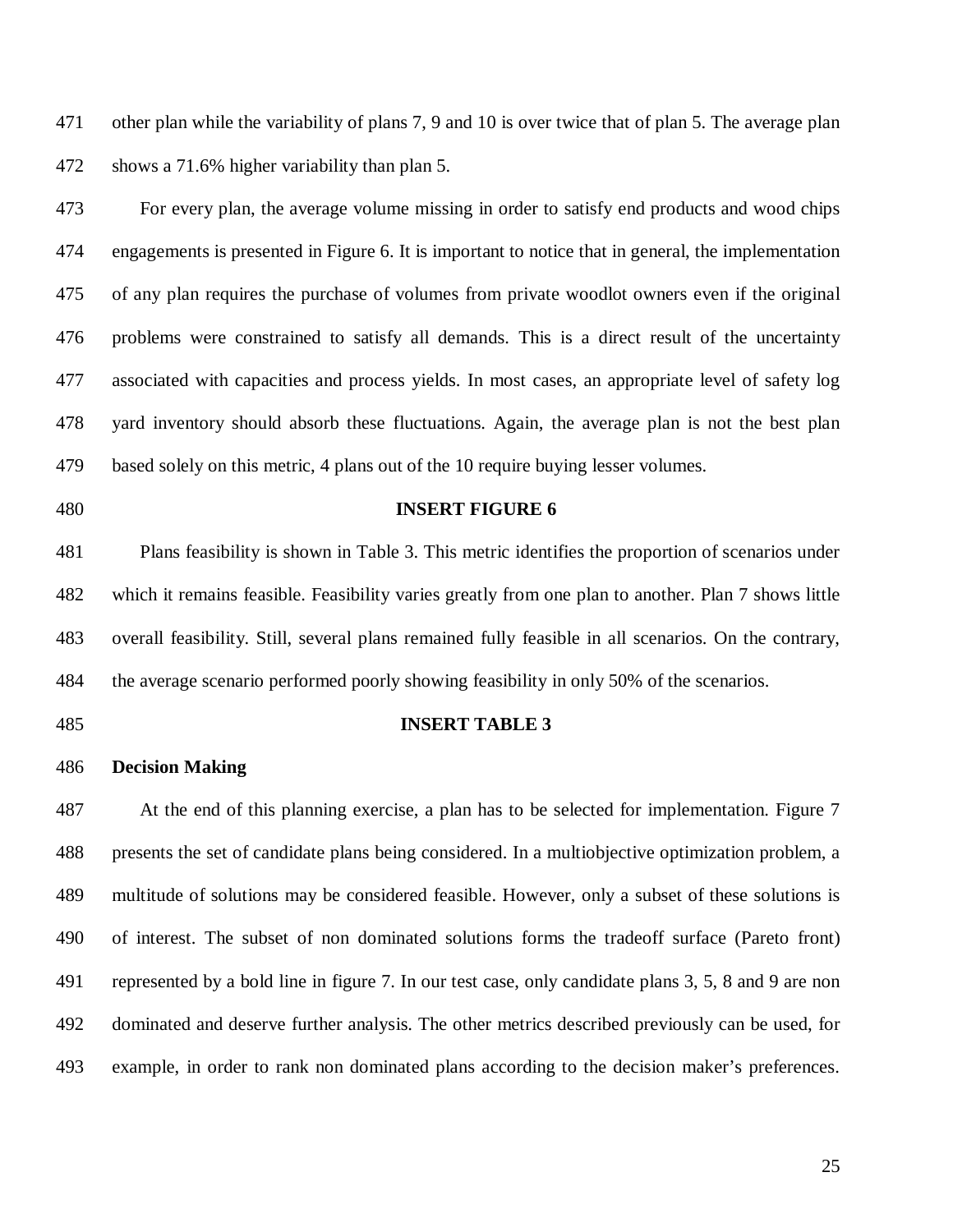494 However, considering recourse actions could attenuate the importance of the financial risk 495 criterion used into identifying the Pareto front by providing opportunities not considered in our 496 approach which could generate higher profitability. Multi criteria decision making being outside 497 the scope of this paper, we refer the reader to Collette and Siarry (2004), for further details on the 498 subject. Further testing using a larger number of scenarios would be required to determine if the 499 average plan would always be among the dominated solutions.

## 500 **INSERT FIGURE 7**

501 Once a plan has been picked for implementation, other information can be advantageously 502 used. For example, harvesting and transportation capacity requirements per period can be 503 extracted and utilized to adjust available capacity levels by hiring or dismissing contractors when 504 possible. Also, unused mills processing capacity is identified and can be used to determine the 505 volume of logs to be purchased from private woodlot owners and to schedule delivery time.

506 From the test case, none of the plans provide the entire volume of fiber to which the mills are 507 entitled to under their TL. This cannot be attributed to harvest or transportation capacity since 508 used capacity is lower than or equal to available capacity in every period. Also, according to 509 market valuation for end products manufactured by the mills, it should be advantageous for the 510 mills to process all the fiber they are allowed to. The problem arises from the fact that most 511 stands to be harvested are mixed, which means that several tree species are present on the same 512 block. A mill may have rights to only some of them, while harvesting cost and stumpage fee for 513 all the volumes harvested are incurred regardless of whether it is required or not. Unless the 514 undesired or excess harvested volumes are to be delivered to other companies' mills, it is 515 uneconomical to harvest. These stands become economically viable only if the undesirable 516 volumes can be passed along with their associated costs to another firm. This highlights the joint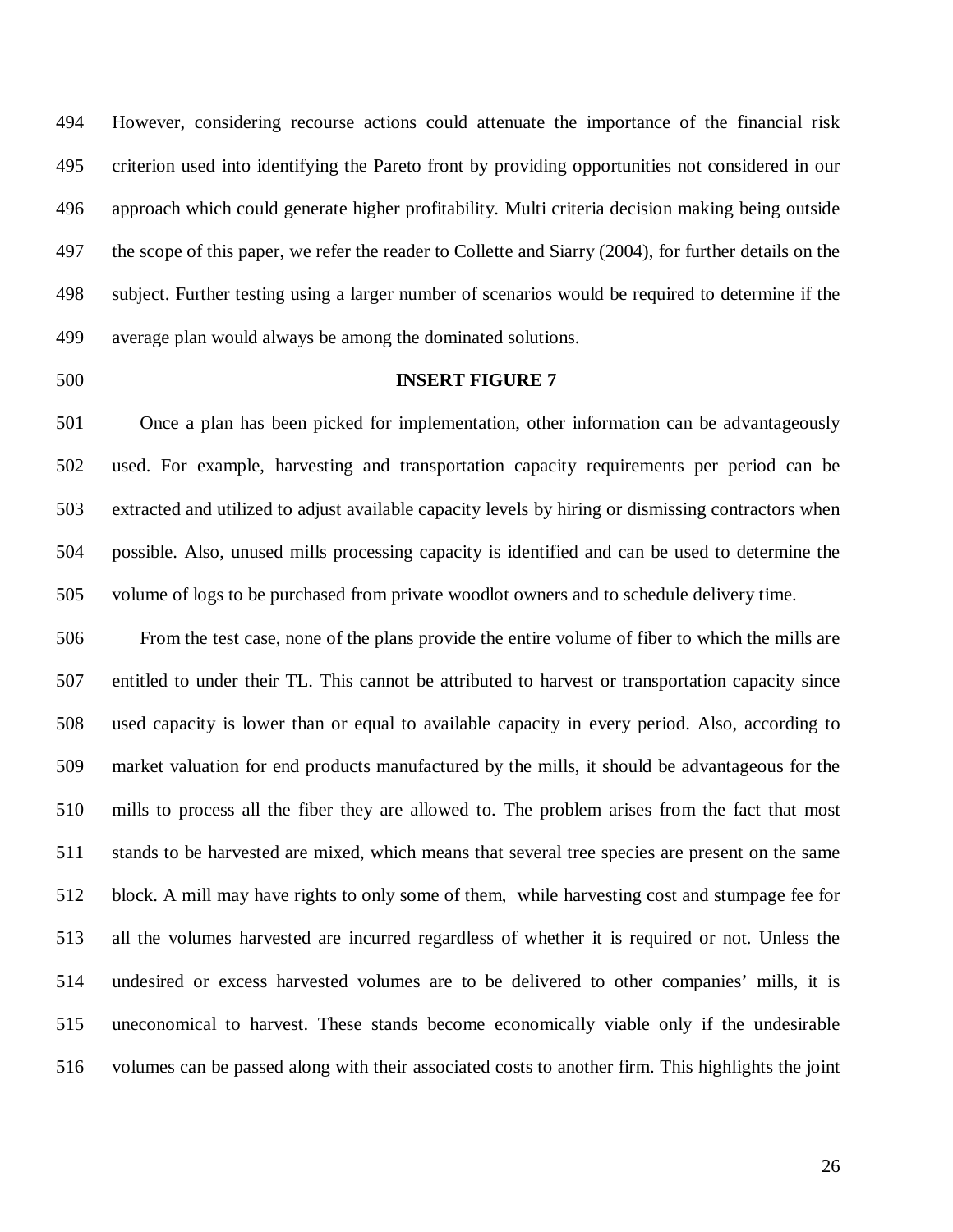517 dependency of companies sharing a same procurement area. This also serves to demonstrate the 518 importance of collaboration between these firms in order to optimise their operations.

# 519 **Conclusions and future work**

520 Wood procurement planning is by nature a very complex process. This paper introduces a 521 detailed model that supports the centralized wood procurement planning of a company which 522 may include many mills and allows for wood exchanges between companies. We presented an 523 extension of the market mechanism of Maness (1989) to take fiber freshness into consideration 524 and included notion of quality linked to the age of the fiber into demands. We also presented a 525 planning process permitting the generation and evaluation of alternative plans in an uncertain 526 environment.

527 Results show that it is possible to manage the fiber flow from the stump to end market 528 considering its freshness in order to extract higher value from the logs processed in the mills. 529 Close to 85% of the total volume planned to be processed at the mill sites is of an age of two 530 weeks or less, meaning that even in the warmer months of the year, fiber deterioration is limited. 531 Furthermore, the tested plans show little stability to uncertainty, as significant differences arise 532 from one plan to another. However, computing time of less than five minutes makes it 533 conceivable to use the proposed model with a rolling horizon in order to periodically adjust the 534 procurement plan when new developments must be considered, and to even directly consider 535 recourse in the simulation-based analysis of robustness.

536 Nowadays, planning is still largely done using intuition with few or no mathematical 537 programming support. Yet, examples of benefits can be found in the literature suggesting an 538 increase (decrease) in profits (costs) averaging 5% when decisions are supported by deterministic 539 mathematical programming (Burger 1991, Williamson and Nieuwenhuis 1993, Hecker *et al.*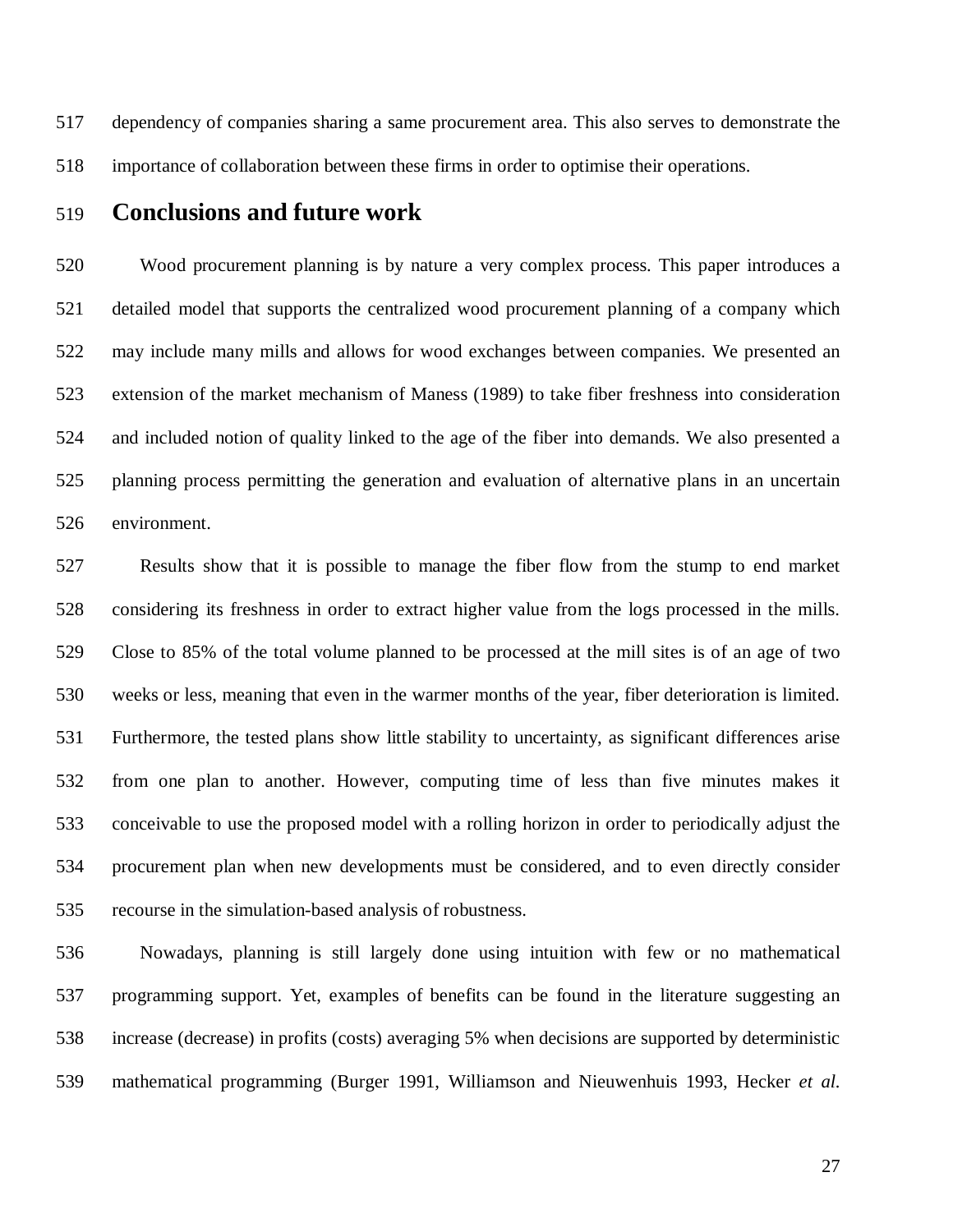540 2000, Bergdahl *et al.* 2003). The described planning process permitted to identify a plan 541 generating an average of 8.8% more profits than the average plan found using the proposed 542 deterministic model alone. This result makes us anticipate significant benefits from using the 543 proposed model and planning process, as compared to the actual manual planning process. 544 However, potential benefits are highly dependent on factors such as the spatial distribution of 545 harvest blocks and mills, the stand composition, the number of beneficiaries on the same 546 procurement areas and the level of uncertainty. The higher the uncertainty, the higher is the 547 potential gain.

548 Results also demonstrate that using a deterministic model in a non deterministic environment 549 can yield false expectations and stresses the importance of analyzing and validating the so-called 550 optimal plan. From our test case, the optimal deterministic plan is not the optimal plan when 551 uncertainty is considered. Also, the optimal deterministic plan does not satisfy all demands when 552 simulated in different scenarios, even though it was constrained to do so in the deterministic 553 model. Moreover, it does not give any indication on the financial risk, nor the risk associated to 554 the feasibility of the plan incurred by its implementation. A plan obtained from optimizing 555 average parameter values should not be considered as the optimal plan to be implemented as is, 556 but should rather be looked at as a first cut solution or merely a plan from which to build from.

557 Also, our deterministic model generated candidate plans which do not dictate harvesting all 558 the allowable volume to which mills were entitled to under their TL. This result reflects the 559 situation experienced by most companies sharing procurement areas in eastern Canada. 560 Therefore, further developments are being undertaken to look at the interdependency of 561 companies sharing the same procurement areas and ways to facilitate their needed interactions 562 will be explored.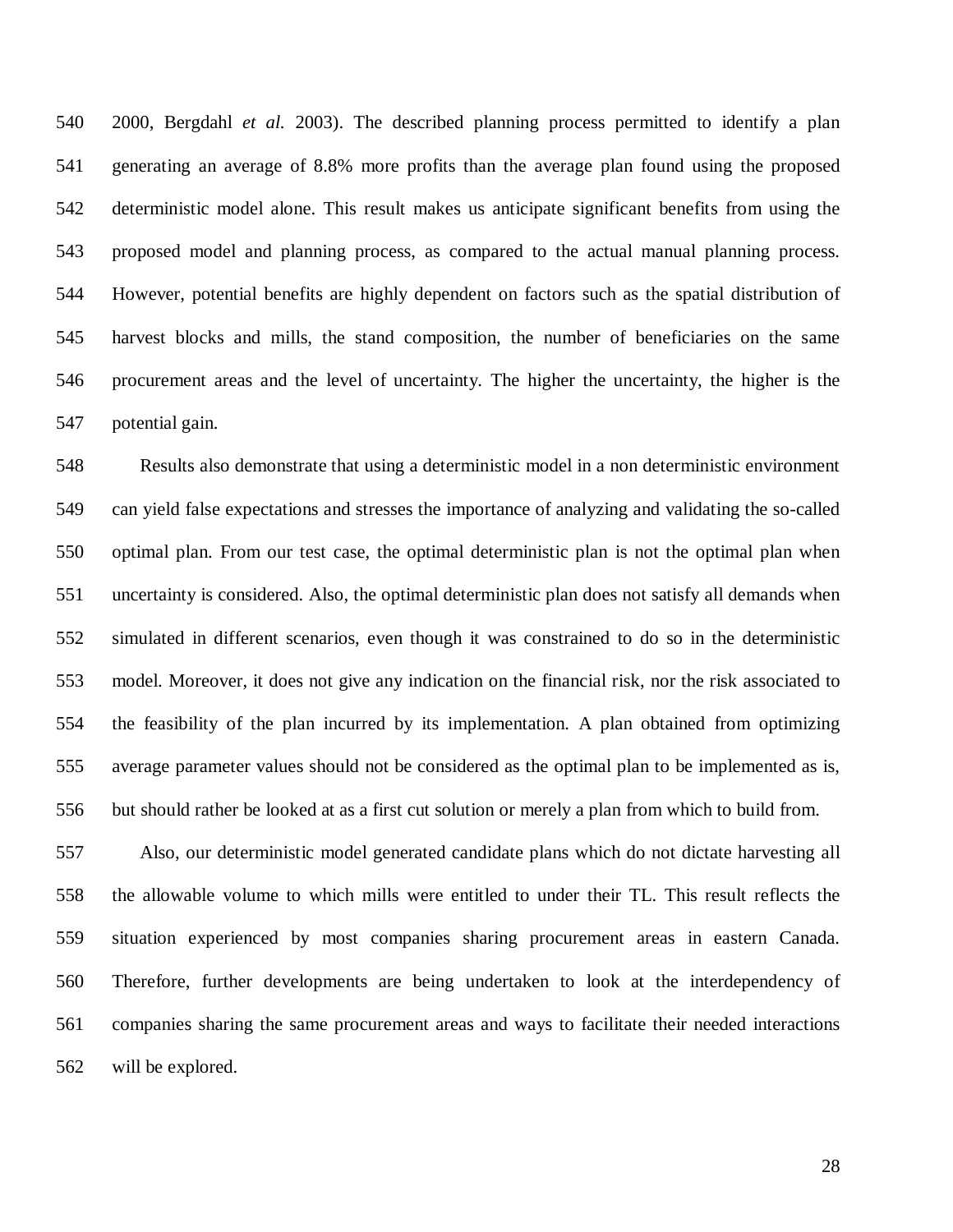563 Also, considering recourse actions could attenuate the importance of the financial risk 564 criterion used for identifying the Pareto front by providing opportunities not considered in our 565 approach. These new opportunities could generate higher profitability. Therefore, a recourse 566 mechanism will be included into the planning process in order to make new planning decisions 567 as events unfold such as in Myers and Richard (2005).

568 Finally, the deterministic model presented in this article, when used in combination with the 569 harvest block sequencing and equipment transportation model introduced in Beaudoin *et al*. 570 (2005), allows for cost/value analysis. These analyses will examine tradeoffs between an 571 increase in equipment transportation cost and reductions of costs incurred by holding inventories, 572 opportunity cost, opportunity lost and lost of value caused by fiber deterioration.

# 573 **Acknowledgements**

574 This work was funded by the Research Consortium in E-Business in the Forest Products 575 Industry (FOR@C) and supported by the Network Organization Technology Research Center 576 (CENTOR).

# 577 **References**

- 578 Beaudoin, D., Frayret, J.M., LeBel, L. 2005. Harvest Block Sequencing and Equipment 579 Transportation Anticipation Model. Working Paper, CENTOR. 41 p.
- 580 Bergdahl, A., Örtendahl, A. and Fjeld, D. 2003. The economic potential for optimal destination
- 581 of roundwood in North Sweden Effects of planning horizon and delivery precision. Int. J. of
- 582 Forest Engineering, Vol.**14**(1):1-15.
- 583 Bicho, P. 2002. Chip storage issues. *In* Proceedings of the Conference: Wood Storage: Issues and
- 584 Solutions, March 26 2002, Pointe- Claire, Qc. *Edited jointly by* For. Eng. Inst. Of Canada, Pulp
- 585 and Paper Res. Inst. Of Canada and Forintek Canada Corp., Pointe-Claire, Qc. CDRom.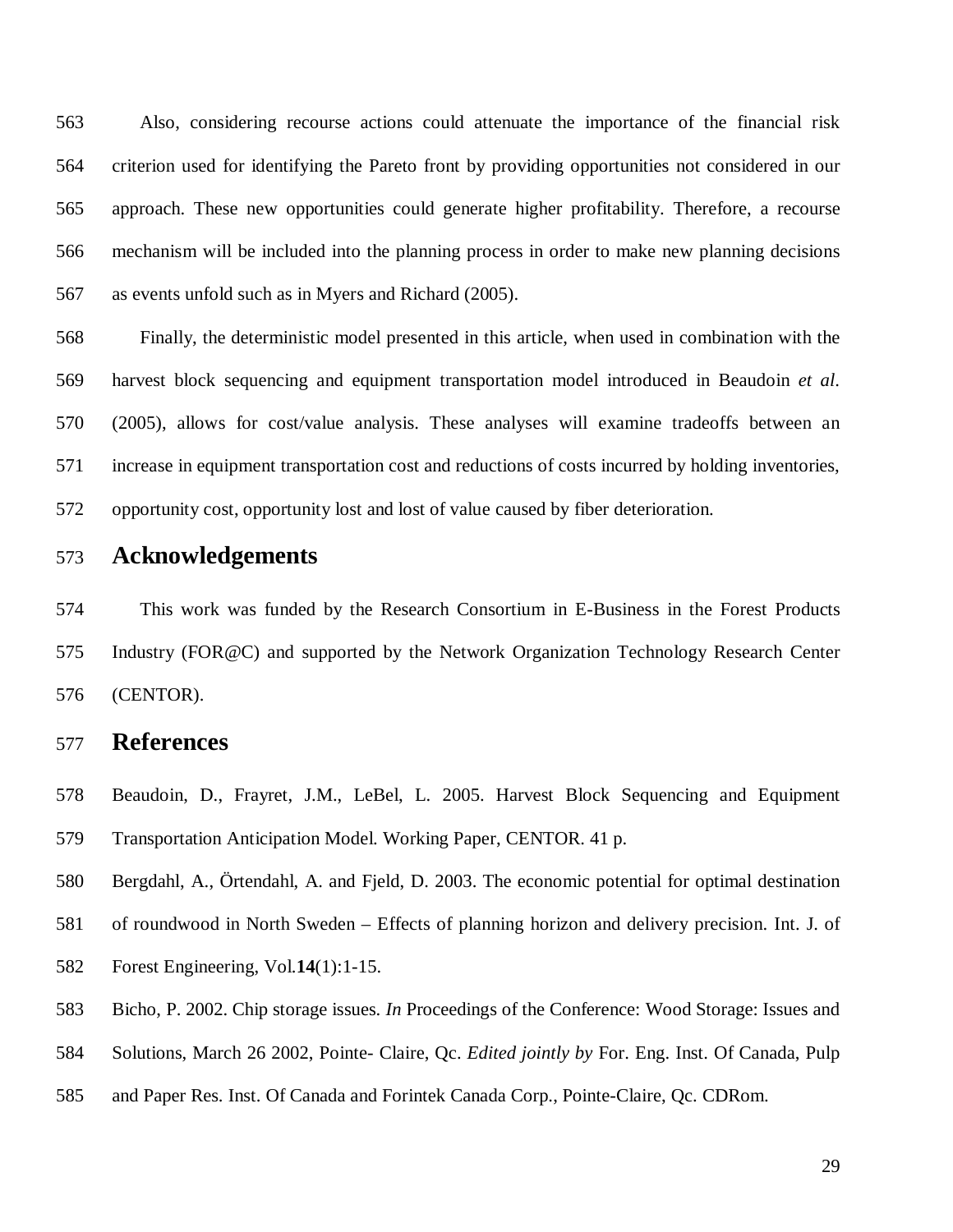- 586 Burger, D.H. 1991. Master Thesis. Analysis of wood procurement and distribution problems 587 using linear programming. University of New-Brunswick, Canada.
- 588 Burger, D.H., and Jamnick, M.S. 1995. Harvest and distribution decisions. For. Chron. **71**(1): 89- 589 96.
- 590 Carlsson, D., Rönnqvist, M., and Westerlund, A. 1998. Extraction of logs in forestry using
- 591 operations research techniques. Linköpings Universitet. LiTH-MAT-R-1998-17.
- 592 Collette, Y. and Siarry, P. 2004. Multiobjective Optimization Principles and Case Studies, 2<sup>nd</sup> 593 ed. Springer-Verlag Berlin Heidelberg, Germany. 270p.
- 594 Davis, T. 1996. Effective Supply Chain Management. Sloan Management Review. **34**(4): 35-46.
- 595 Frayret, J.-M., D'Amours, S., and Montreuil, B. 2004. Co-ordination and control in distributed 596 and agent-based manufacturing systems. Production Planning Control. **15**(1): 1-13.
- 597 Gingras, J.-F., and Sotomayor, J. 1992. Les variations de teneur en humidité du bois dans les
- 598 opérations forestières: une étude de cas. Inst. Ca. De rech. En génie for. Fiche technique FT-192.
- 599 Goetschalckx, M., Ahmed, S., Shapiro, A., and Santoso, T. 2001. Designing flexible and robust
- 600 supply chains. *In* Proceedings of the  $3<sup>rd</sup>$  International Conference on Industrial Engineering and
- 601 Production Management (IEPM), 20-23 August 2001, Quebec City, Quebec. pp. 539-552.
- 602 Hecker, M., Becker, G. and Ressmann, J. 2000. Estimating benefit potentials in german logistics
- 603 for wood procurement and timber logging. Logistics in the Forest Sector, Kim Sjöström (editor), 604 Helsinki.
- 605 Karlsson, J.; Rönnqvist, M., and Bergström, J. 2004. An optimization model for annual harvest 606 planning. Can. J. For. Res. **34**: 1747-1754.
- 607 Karlsson, J., Rönnqvist, M., and Bergström, J. 2002. Short-term Harvest Planning Including
- 608 Scheduling of Harvest crews. Linköpings Universitet. Working Paper.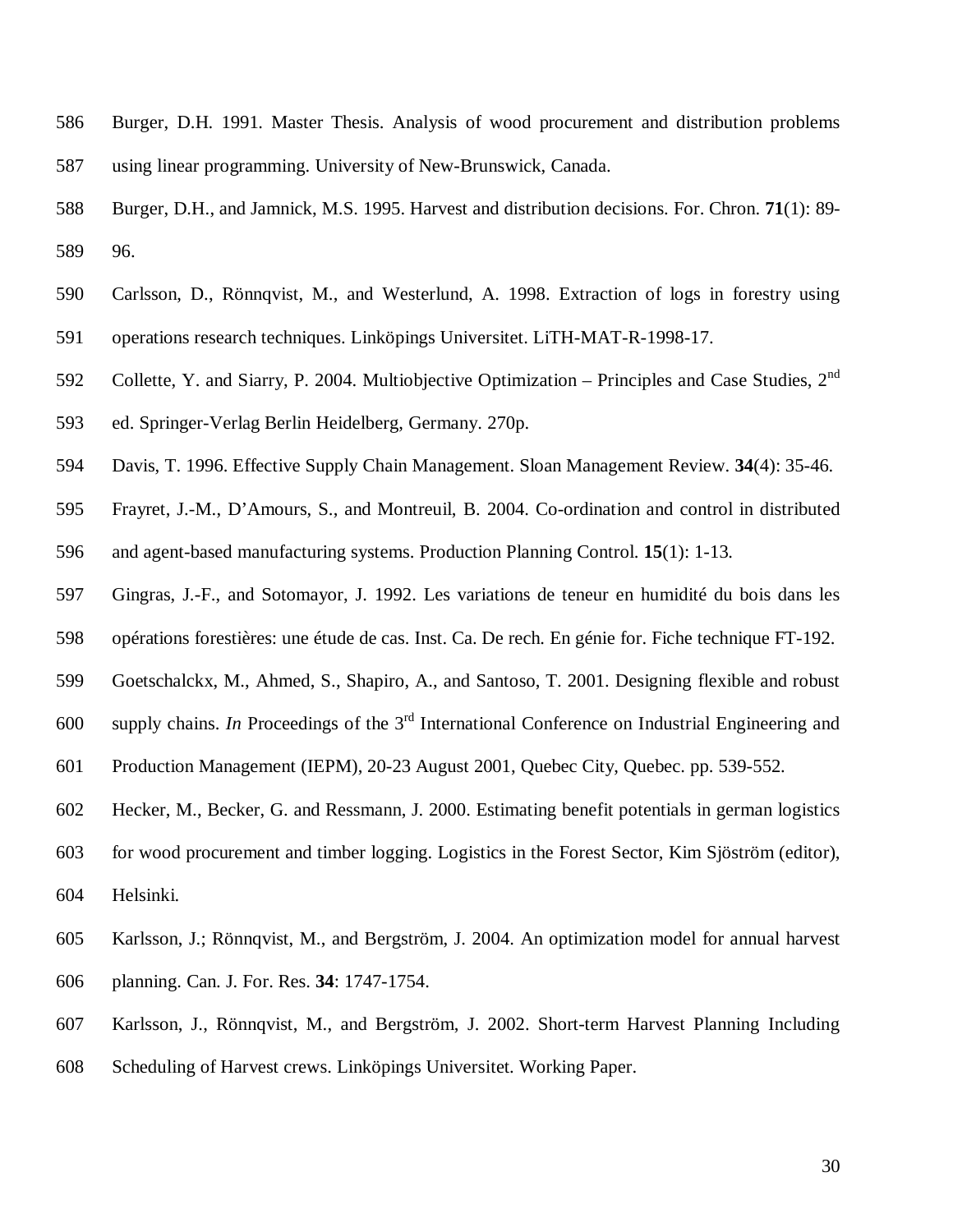- 609 Kreber B., Kimberley, M., Eden, D., Chittenden, C., Van Der Waals, J., Wakeling, R., and
- 610 Dorset, I. 2001. Arrest of fungal pre-infections in raw logs and freshly sawn lumber of radiate
- 611 pine using Sentry. For. Prod. J. **51**(10): 66-72.
- 612 Laganière, B., and Defo, M. 2002. Moisture content affecting efficiency of sawmill and OSB
- 613 Plants. *In* Proceedings of the Conference: Wood Storage: Issues and Solutions, March 26 2002,
- 614 Pointe- Claire, Qc. *Edited jointly by* For. Eng. Inst. Of Canada, Pulp and Paper Res. Inst. Of
- 615 Canada and Forintek Canada Corp., Pointe-Claire, Qc. CDRom.
- 616 Maness, T.C. 1989. A technique for the combined optimization of sawing and bucking strategies.
- 617 Ph.D. Dissertation, Univ. of Washington, Seattle, WA, USA. 198p.
- 618 Maness, T.C., and Norton, S.E. 2002. Multiple Period Combined Optimization Approach to
- 619 Forest Production Planning. Scand. J. For. Res. **17**: 460-471.
- 620 Martell, D.L., Gunn, E.A., and Weintraub, A. 1998. Forest management challenges for 621 operational researchers. European Journal of Operation Research **104**: 1-17.
- 622 Myers, J.A., and Richards, E.W. 2005. Analyzing Robustness of Forest Operational Plans using
- 623 Optimization and Simulation.  $47<sup>th</sup>$  Annual Conference of the Canadian Operational Research
- 624 Society, May 16-18, Halifax, Canada.
- 625 Novak, D.C., and Ragsdale, C.T. 2003. A decision support methodology for stochastic multi-
- 626 criteria linear programming using spreadsheets. Decision Support Systems **36**(1): 99-116.
- 627 Shapiro, J.F. 2001. Fundamentals of Optimization Models: Linear Programming. *In* Modeling
- 628 the Supply Chain. Duxbury Thomson Learning, California, USA. pp. 63-124.
- 629 Van Landeghem, H., and Vanmaele, H. 2002. Robust planning: a new paradigm for demand
- 630 chain planning. Journal of Operations Management **20**: 769-783.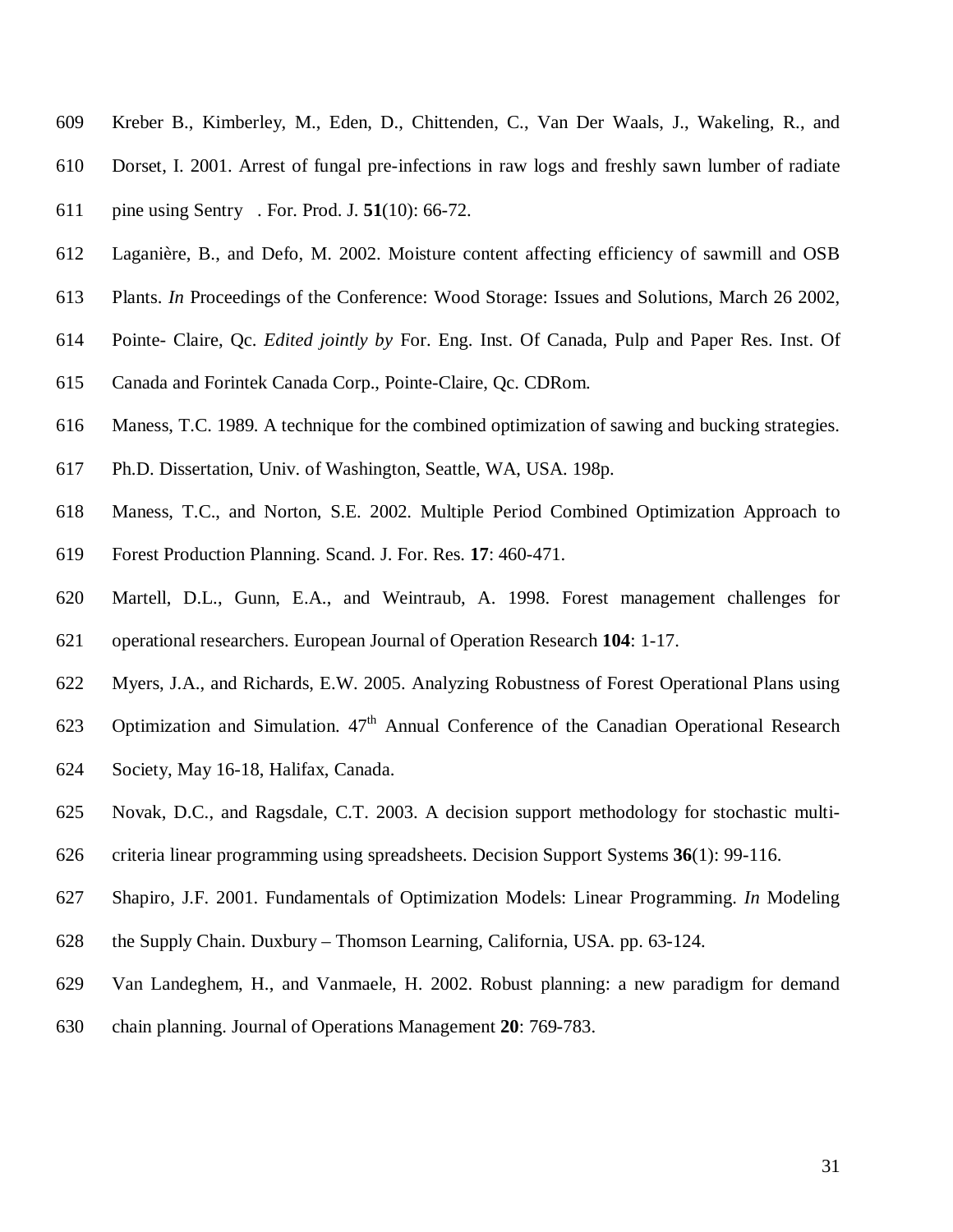- 631 Wee, H.M., and Wang, W.T. 1999. A variable production scheduling policy for deteriorating 632 items with time-varying demand. Computers and Operations Research. **26**: 237-254.
- 
- 633 Weintraub, A., and Bare, B.B. 1996. New issues in forest land management from an operations
- 634 research perspective. Interfaces **26**: 9-25.
- 635 Wightman, R., and Jordan, G. 1990. Harvest distribution planning in New Brunswick. CPPA
- 636 Woodlands Paper, August: 19-22.
- 637 Williamson, G. and Nieuwenhuis, M. 1993. Integrated Timber Allocation and Transportation
- 638 Planning in Ireland. Int. J. of Forest Engineering, Vol.**5**(1): 7-15.
- 639 Wood, J. 2002. Pulp production affected by storage period. *In* Proceedings of the Conference:
- 640 Wood Storage: Issues and Solutions, March 26 2002, Pointe- Claire, Qc. *Edited jointly by* For.
- 641 Eng. Inst. Of Canada, Pulp and Paper Res. Inst. Of Canada and Forintek Canada Corp., Pointe-642 Claire, Qc. CDRom.
- 643 Yang, D.-Q., Gagné, P., Uzunovic, A., Gignac, M., and Bernier L. 1999. Development of fungal
- 644 stain in logs of three canadian softwoods. For. Prod. J. **49**(2): 39-42.
- 645 Yang, D.-Q., and Beauregard, R. 2001. Check development on Jack pine logs in eastern Canada. 646 For. Prod. J. **51**(10): 63-65.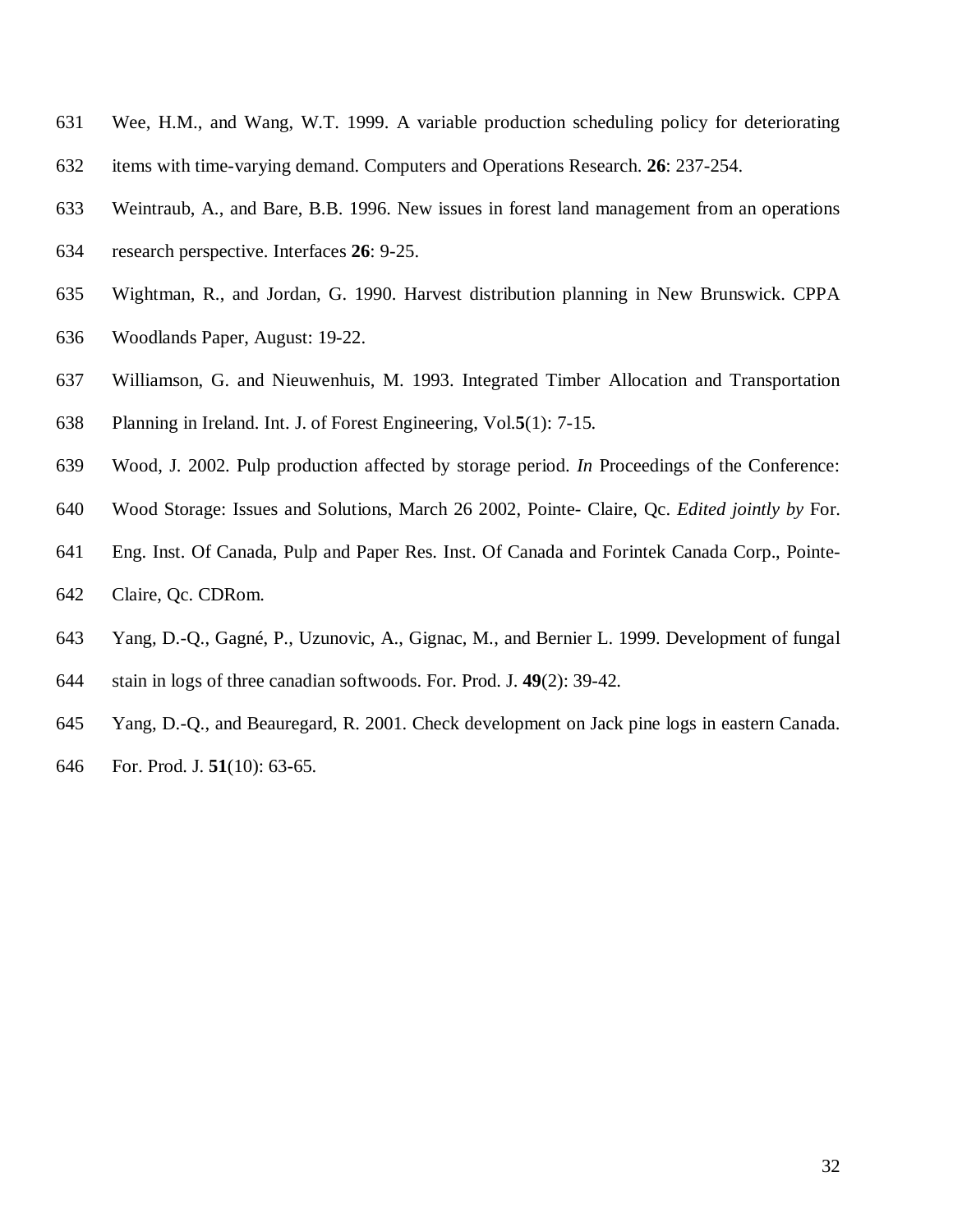# 647 **Tables**

| Block Proc. Area |           | Spruce |        | <b>Balsam</b>            |        | Pine                     |       | <b>Birch</b>             |       |       |                   | Maple    |      |                          |                              |
|------------------|-----------|--------|--------|--------------------------|--------|--------------------------|-------|--------------------------|-------|-------|-------------------|----------|------|--------------------------|------------------------------|
|                  |           |        | B      | Α                        | B      | Α                        | B     | Α                        | B     | C     | D                 | A        | B    |                          | D                            |
| 6                | 41-01     | 736.5  | 1269.4 | 1490.0                   | 2637.9 | $\overline{\phantom{m}}$ |       | $\overline{\phantom{0}}$ | 104.0 | 323.6 | 102.2             | $\equiv$ | 97.2 | $\overline{\phantom{0}}$ | $\qquad \qquad \blacksquare$ |
| 8                | 41-01     | 807.3  | 189.4  | 716.8                    | 774.8  | 1594.6                   | 990.4 | $\overline{\phantom{0}}$ |       |       |                   |          |      |                          |                              |
| 16               | 42-02     |        | -      | 716.4                    | 764.9  | 499.6                    |       |                          |       |       |                   |          | 51.1 | 96.5                     | 51.4                         |
| 19               | $42 - 02$ | 1075.9 | 1913.6 | $\overline{\phantom{0}}$ |        |                          |       | -                        | 26.1  | 80.8  | $\qquad \qquad -$ | 25.2     | 75.3 | 101.3                    | $\overline{\phantom{0}}$     |
| 22               | $43-04$   | 975.1  | 3086.7 | 2047.8                   | 4053.8 | $\overline{\phantom{0}}$ |       | 99.9                     | 203.9 | 101.5 | 103.1             |          | 51.7 | 51.7                     |                              |

648 **Table 1.** Example of information used for 5 blocks.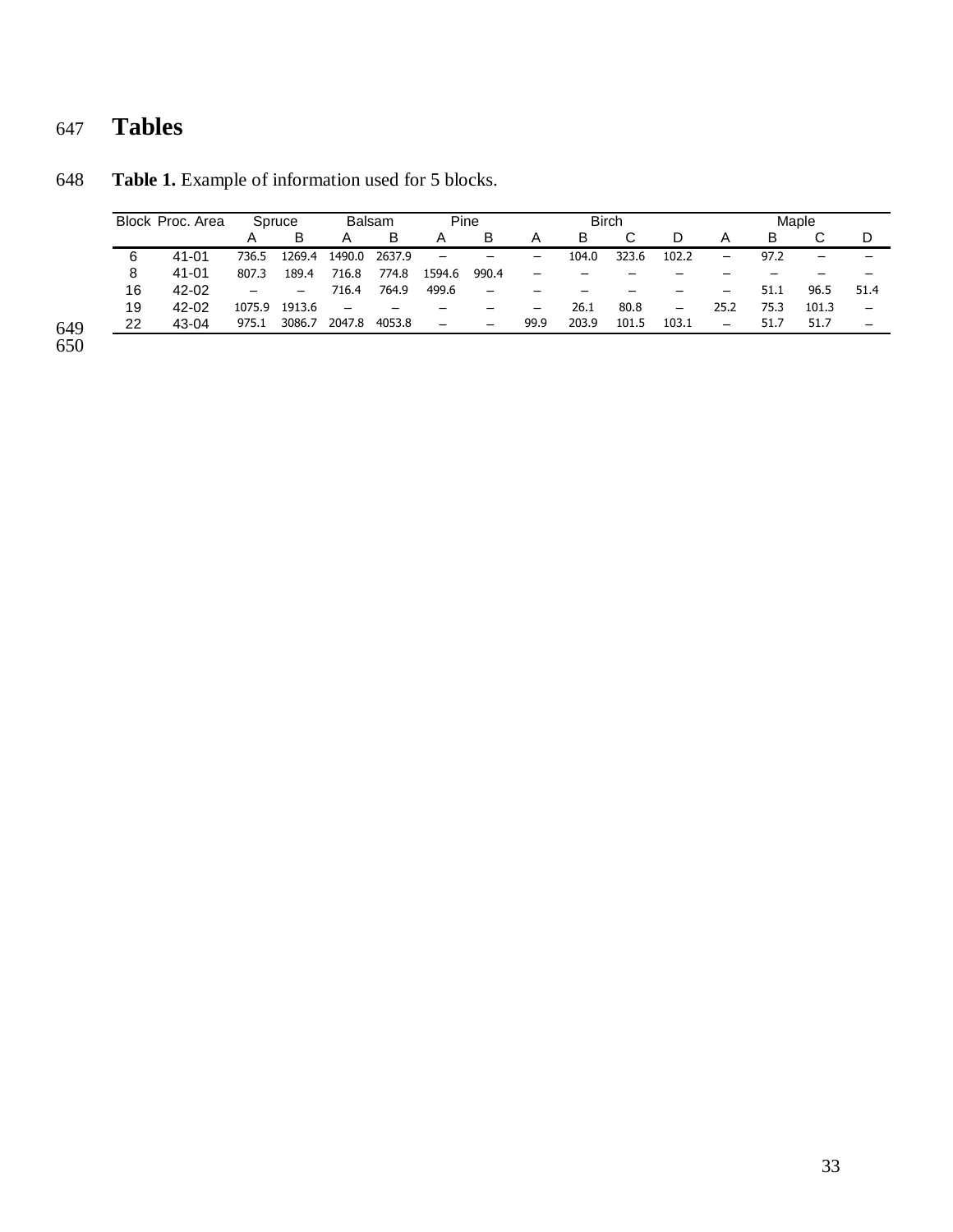| Factors                        | Standard deviation |
|--------------------------------|--------------------|
| Supply                         |                    |
| <b>Standing inventories</b>    | 3.5%               |
| Stumpage fees                  | $1 - 5%$           |
| Production                     |                    |
| Productivity                   |                    |
| Harvesting costs               | 2%                 |
| <b>Transporting costs</b>      | 3.5%               |
| Capacity                       |                    |
| Harvesting                     | 4%                 |
| Transporting                   | 4%                 |
| Storing                        | $1 - 4%$           |
| Milling                        | 3%                 |
| <b>Yield coefficients</b>      |                    |
| End products                   | 2%                 |
| Chips                          | 2%                 |
| <b>Clients</b>                 |                    |
| <b>Valuation Levels</b><br>652 | 1-5%               |

651 **Table 2.** Example of probability distribution used in Monte Carlo sampling.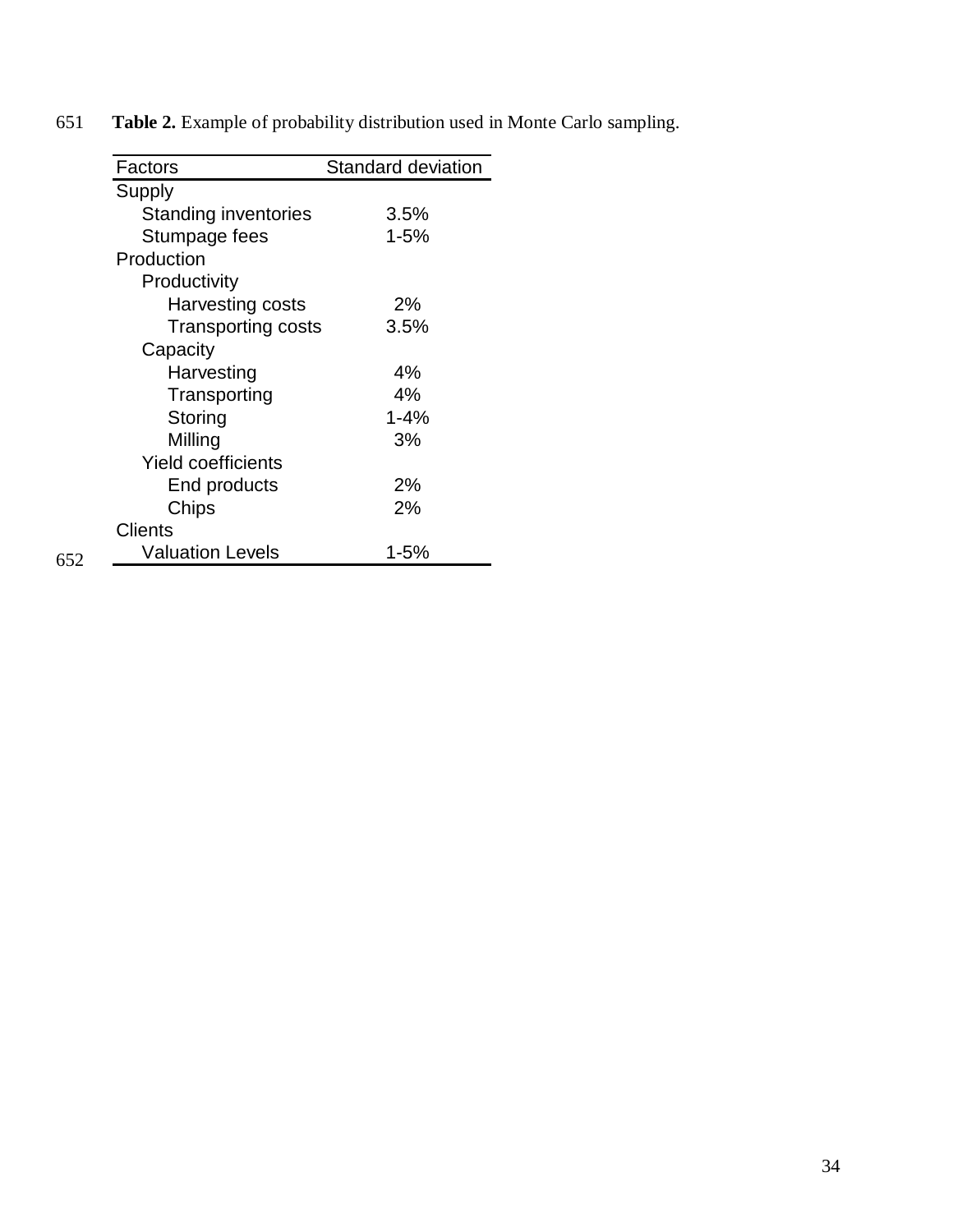|     |                     | יan |    |     |     |     |     |    |     |    |    |    |
|-----|---------------------|-----|----|-----|-----|-----|-----|----|-----|----|----|----|
|     |                     |     |    |     |     | 5   | 6   |    |     | a  | 10 |    |
| 654 | (% )<br>Feasibility | 90  | 70 | 100 | 100 | 100 | 100 | 10 | 100 | 60 | 90 | 50 |

# 653 **Table 3.** Plan's feasibility.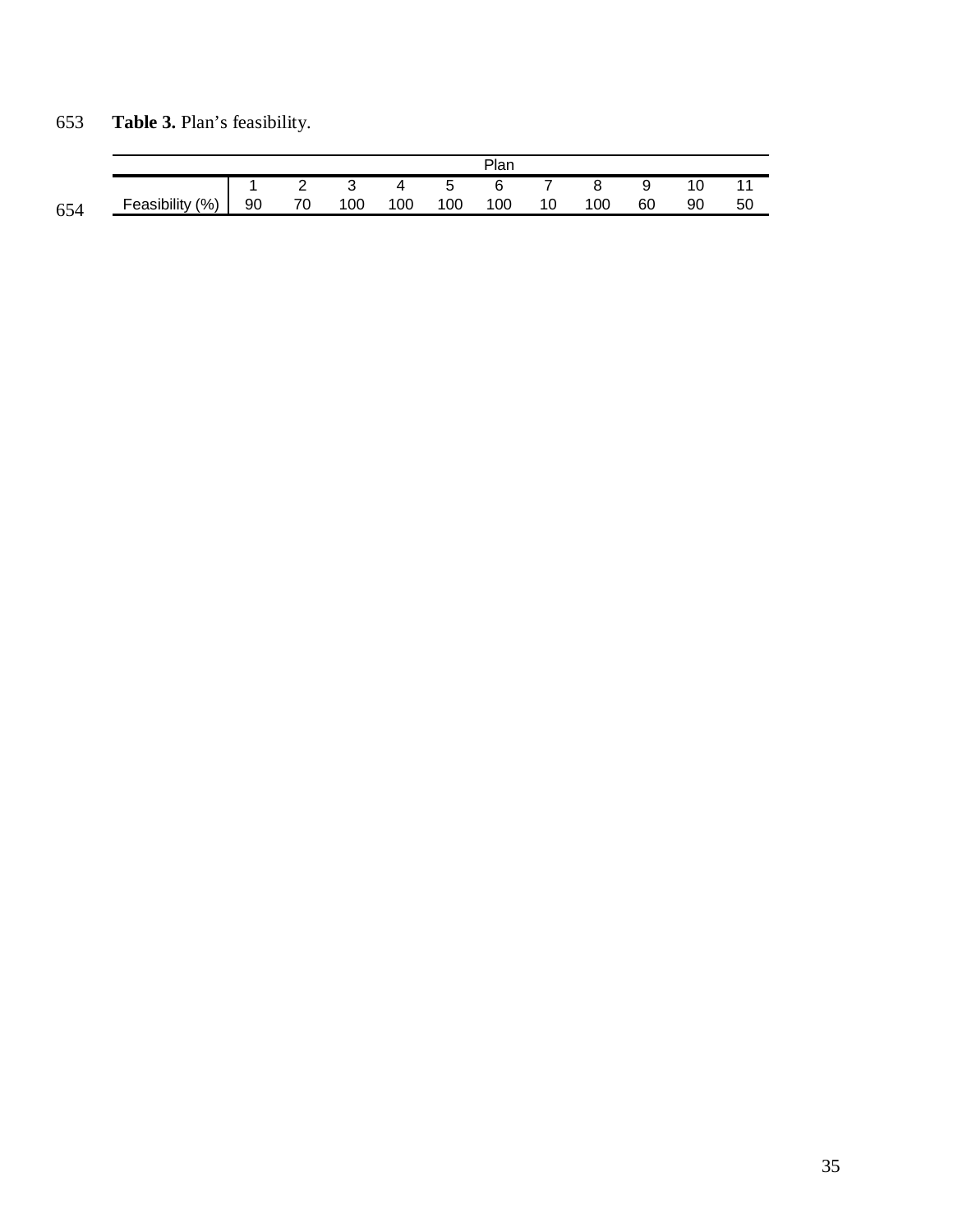# **Figures**



**Fig. 1.** Example of a mill valuation function for a given resource over a determined season.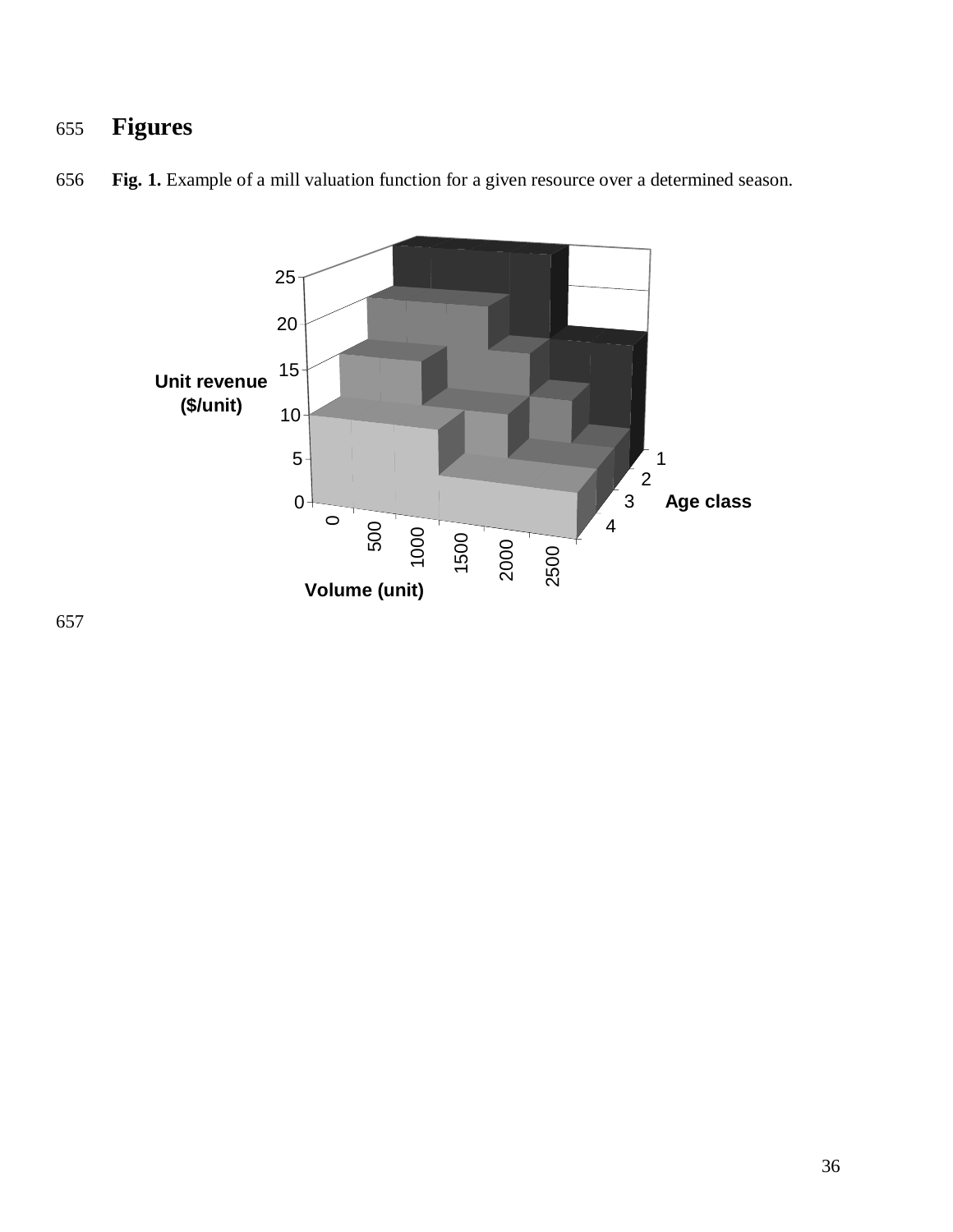# 658 **Fig. 2.** Planning process.

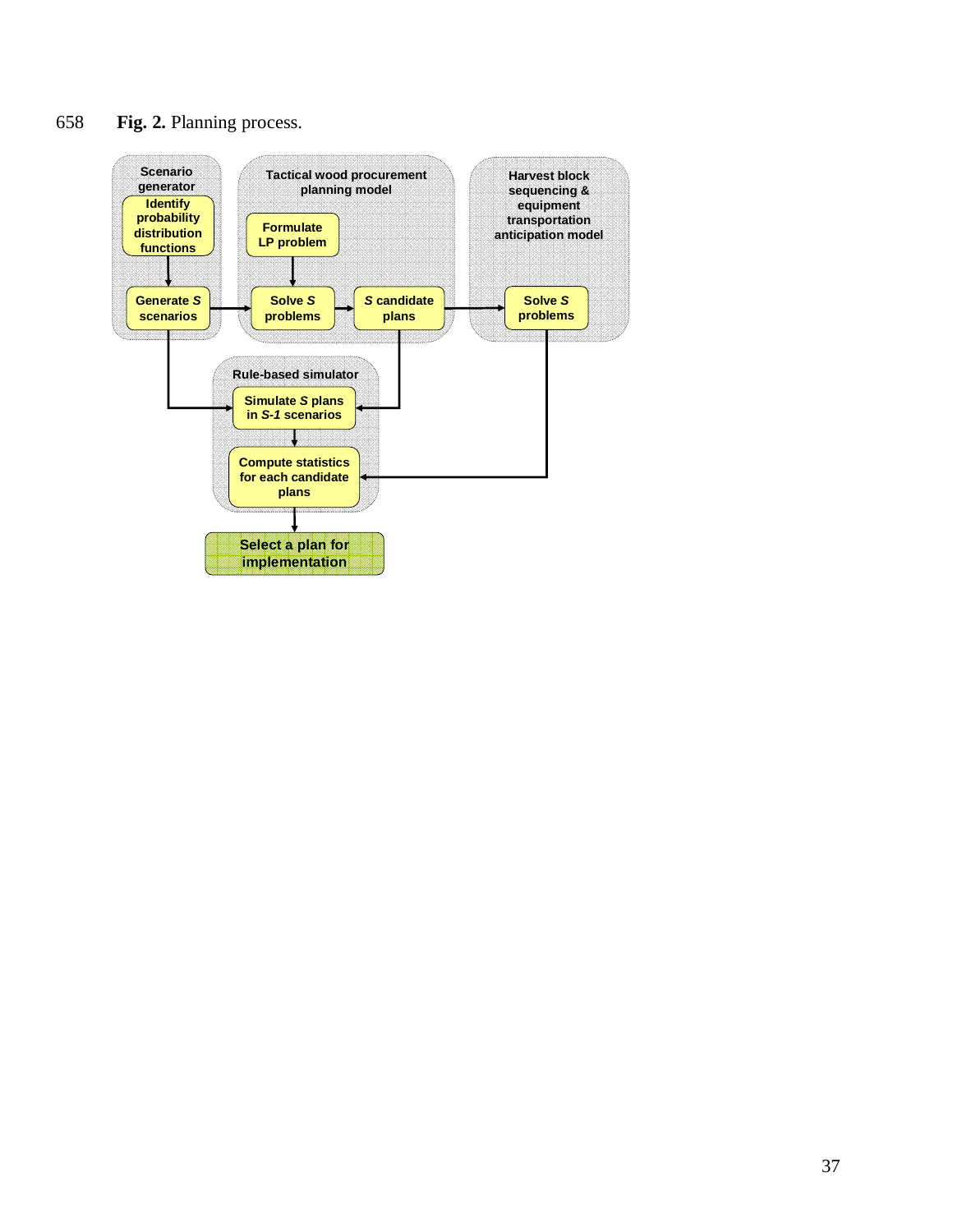659 **Fig. 3.** Illustration of the wood procurement planning problem.

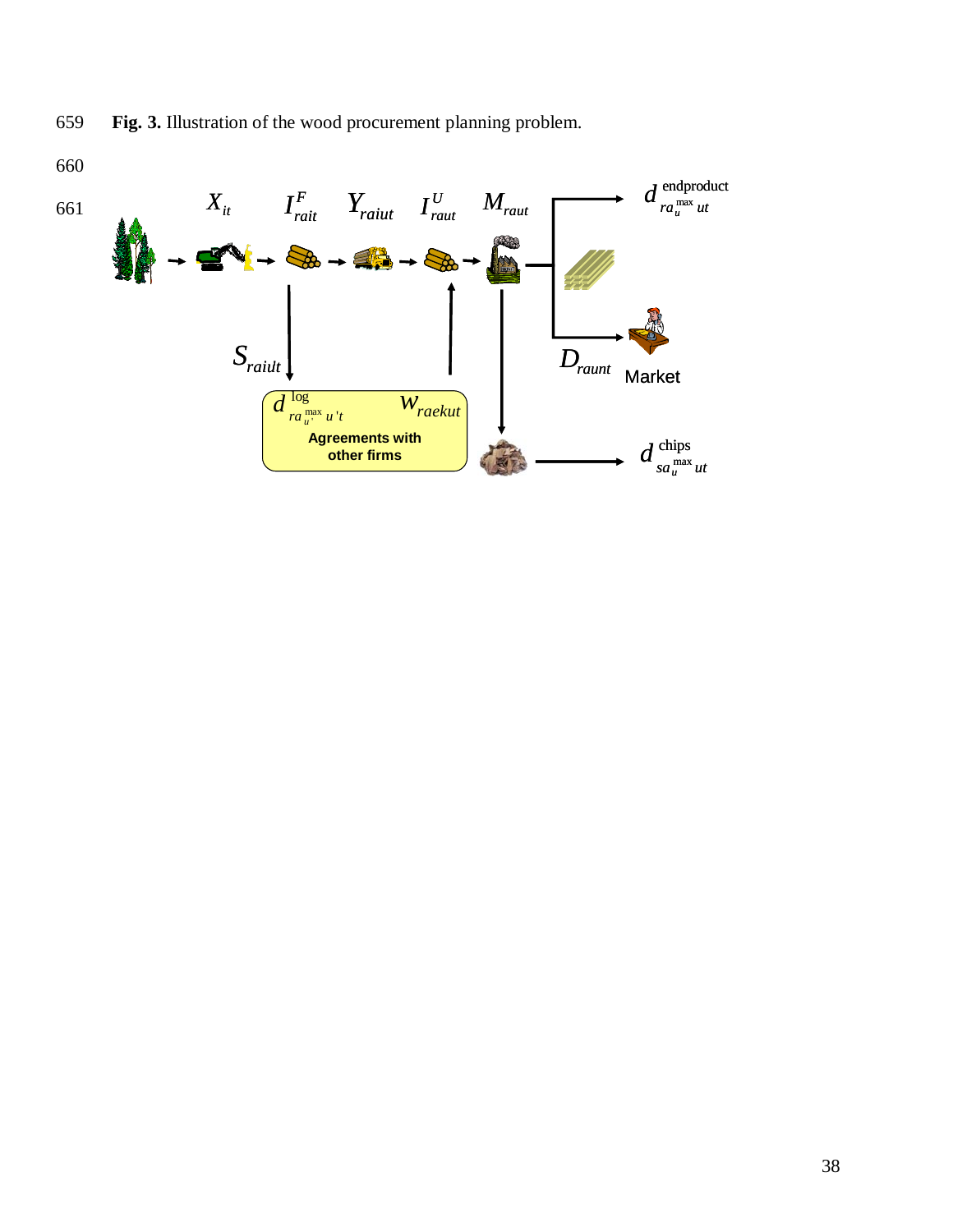

**Fig. 4.** Freshness of logs processed through the mills.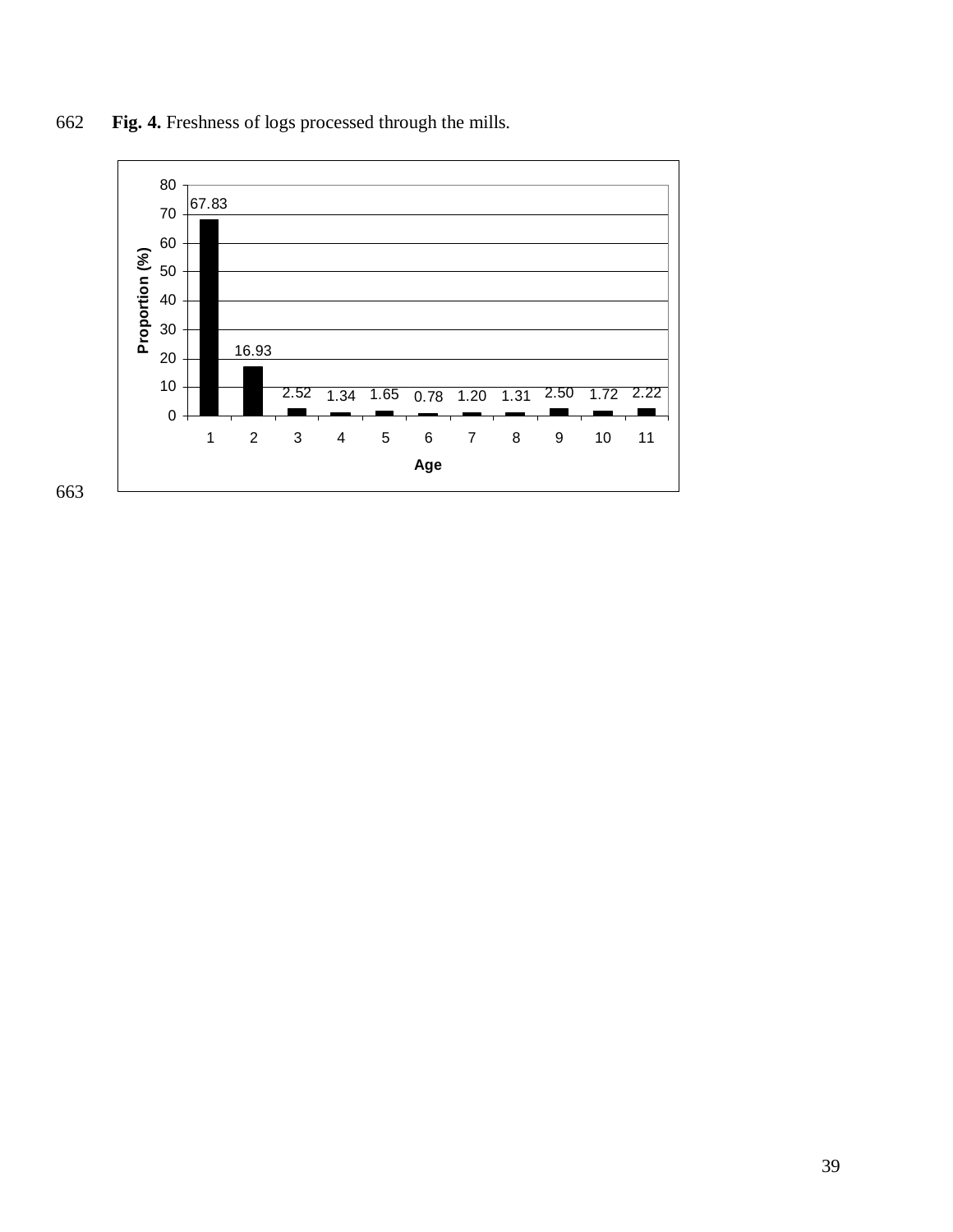

664 **Fig. 5.** Average plan's profitability and associated standard deviation.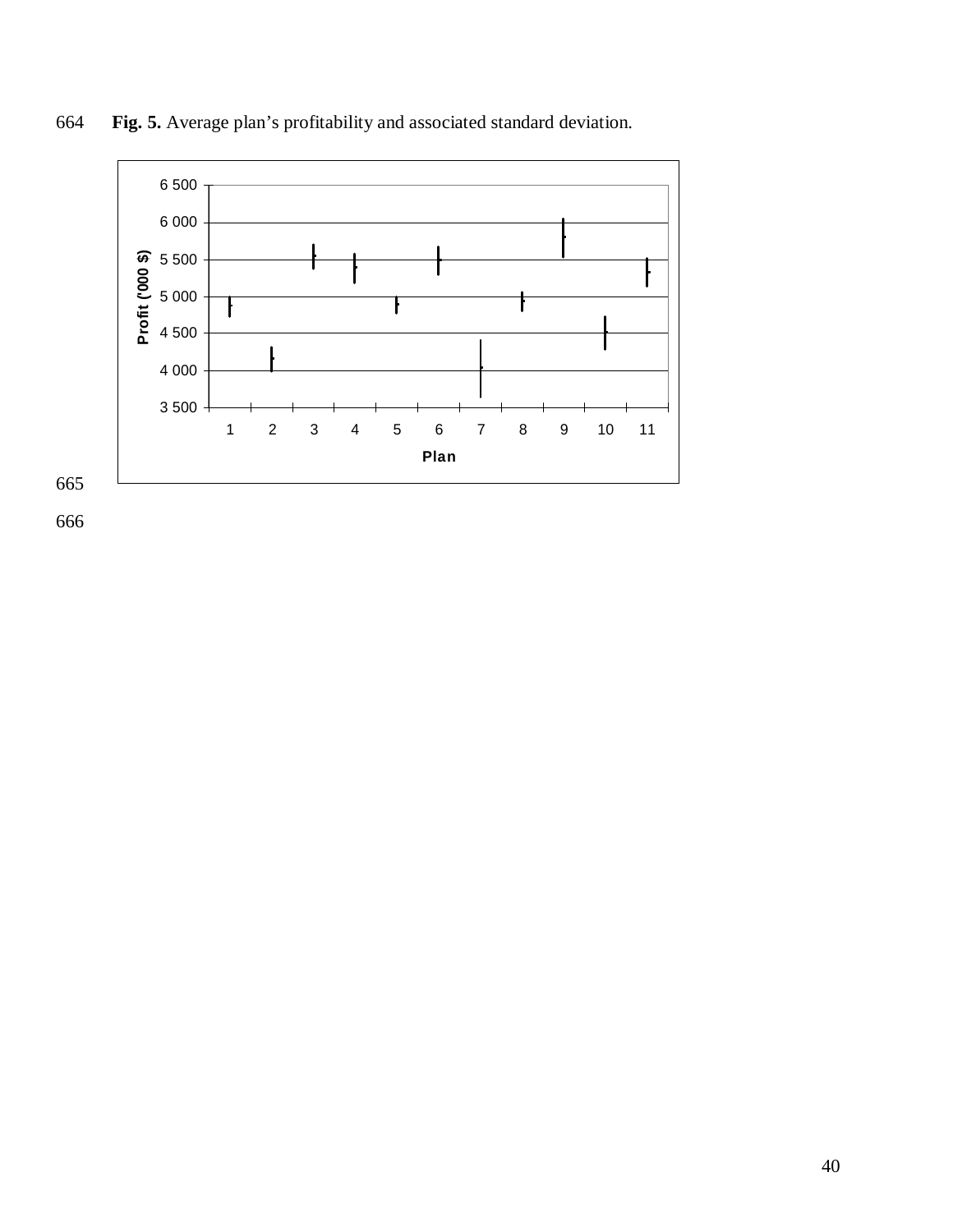

**Fig. 6.** Volumes to be purchased from private woodlot owners.